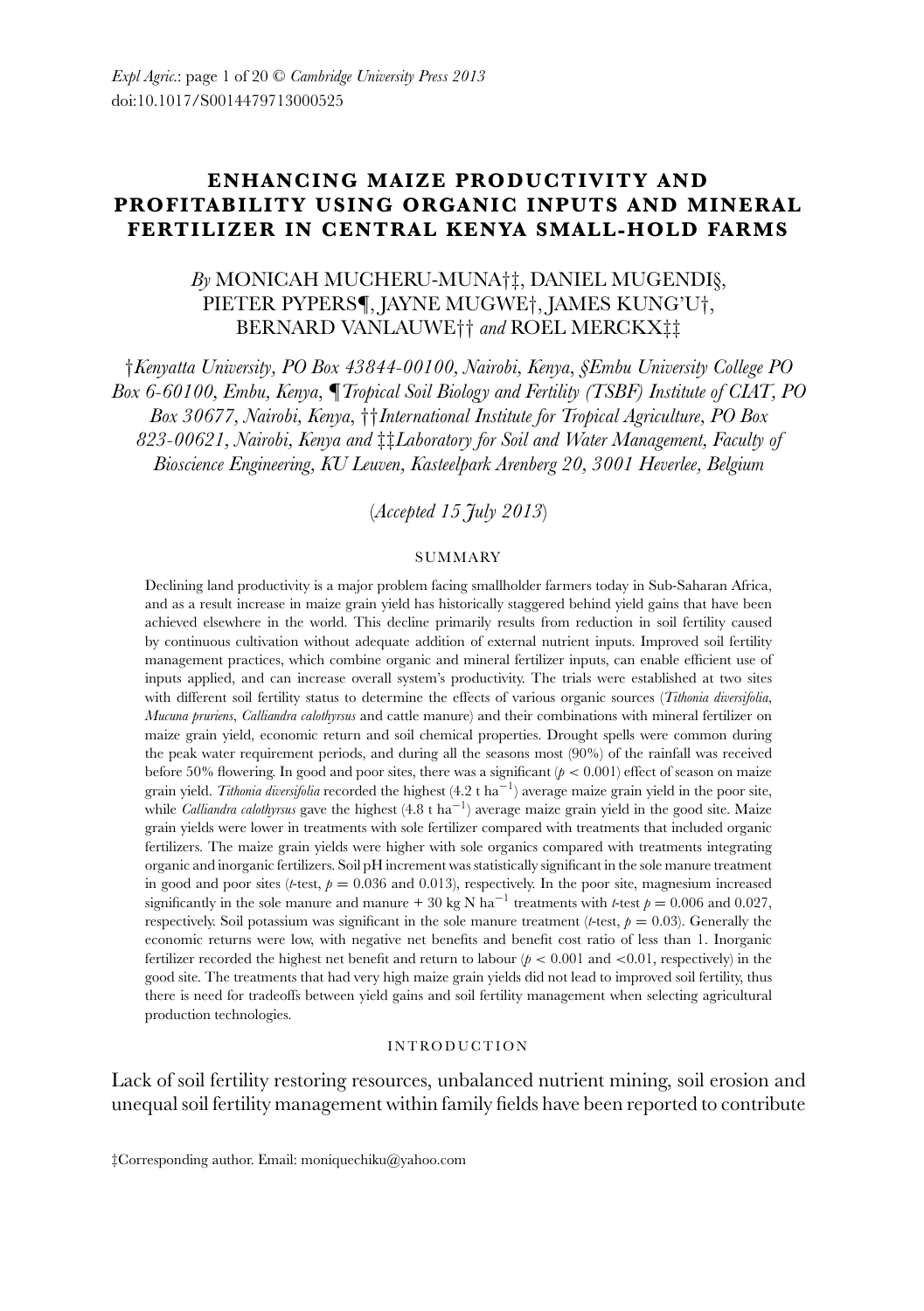to soil fertility depletion in Sub-Saharan Africa (Bationo *et al.*, 2007; Vanlauwe and Giller, 2006). These factors continue to represent huge obstacles to securing required harvests in Africa (Bationo and Waswa, 2011; McCann, 2005; Sanginga and Woomer, 2009).

The central highlands of Kenya cover both areas with high potential for crop production on inherently fertile Nitisols and drier areas with lower potential on lighter, fragile soils, which are prone to short-term soil degradation. The high potential areas of the central highlands (e.g. Meru South) are among the most densely populated regions in the country with an average of more than 700 persons km−2. This has led to land fragmentations where most farm sizes range between 0.5 ha and 1 ha per household (Mugwe *et al*., 2009). Soil fertility in central Kenya highlands has declined over time, with an annual net nutrient depletion rate exceeding 30 kg N ha−<sup>1</sup> (Smaling, 1993) as a result of continuous cropping with inadequate nutrient replenishment (Mwangi *et al*., 1998). In most of smallholder farms, these deficiencies can be replenished through the use of mineral fertilizers and cattle manure. However, few smallholder farmers in the region can afford mineral fertilizers, and those using fertilizer hardly use the recommended rates (Mugwe *et al*., 2009). Moreover, the little fertilizer available when added to the soil is often utilised with poor efficiency (Vanlauwe *et al*., 2010a) due to environmental or soil-related factors (e.g. P fixation by sesquioxides, leaching and volatilization of N etc.) as well as management factors (e.g. poor timing or placement of fertilizer). On the other hand, the use of locally available manure is also limited by its low quality and quantity (Bationo and Waswa, 2011; Murwira *et al*., 2002; Sanginga and Woomer, 2009).

In addition to using more affordable inputs, locally available soil organic inputs could be used to reverse declining soil fertility in Sub-Saharan Africa through enhancing soil carbon and soil biological properties. For instance, Kimani *et al*. (2004) reported a 92% increase in maize grain yields after applying manure compared to the control. Other studies have reported more than 50% increase in maize grain yields above the no-input treatment following application of *Tithonia diversifolia* in the soil compared to the control (Jama *et al*., 2000; Mucheru-Muna *et al*., 2007; Nziguheba and Mutuo 2000). Mugendi *et al.* (1999) reported that the application of *Calliandra calothyrsus* green biomass increased maize grain yield by 32% and 48% above the control (Kimetu *et al*., 2004). Incorporating *Mucuna pruriens* biomass into the soil has been found to increase maize grain yields by 46% above the farmer practice in the central highlands of Kenya (Gitari *et al*., 1998), while Gachene *et al*. (1999) reported 88% higher yields than the control after incorporating *Mucuna pruriens*.

Technologies that combine mineral fertilizers with organic nutrient sources can be considered as better options in increasing fertilizer use efficiency because they provide a more balanced supply of nutrients and other multiple agro-ecological benefits (Donovan and Casey, 1998). Combination of organic and mineral fertilizer nutrient sources has been shown to result into synergistic effects and improved synchronization of nutrient release and uptake by crops (Palm *et al*., 1997) leading to higher yields, especially when the levels of mineral fertilizers used are relatively low as is the case of most smallholder farmers in tropical farming systems (Kapkiyai *et al*., 1998). Fertilizers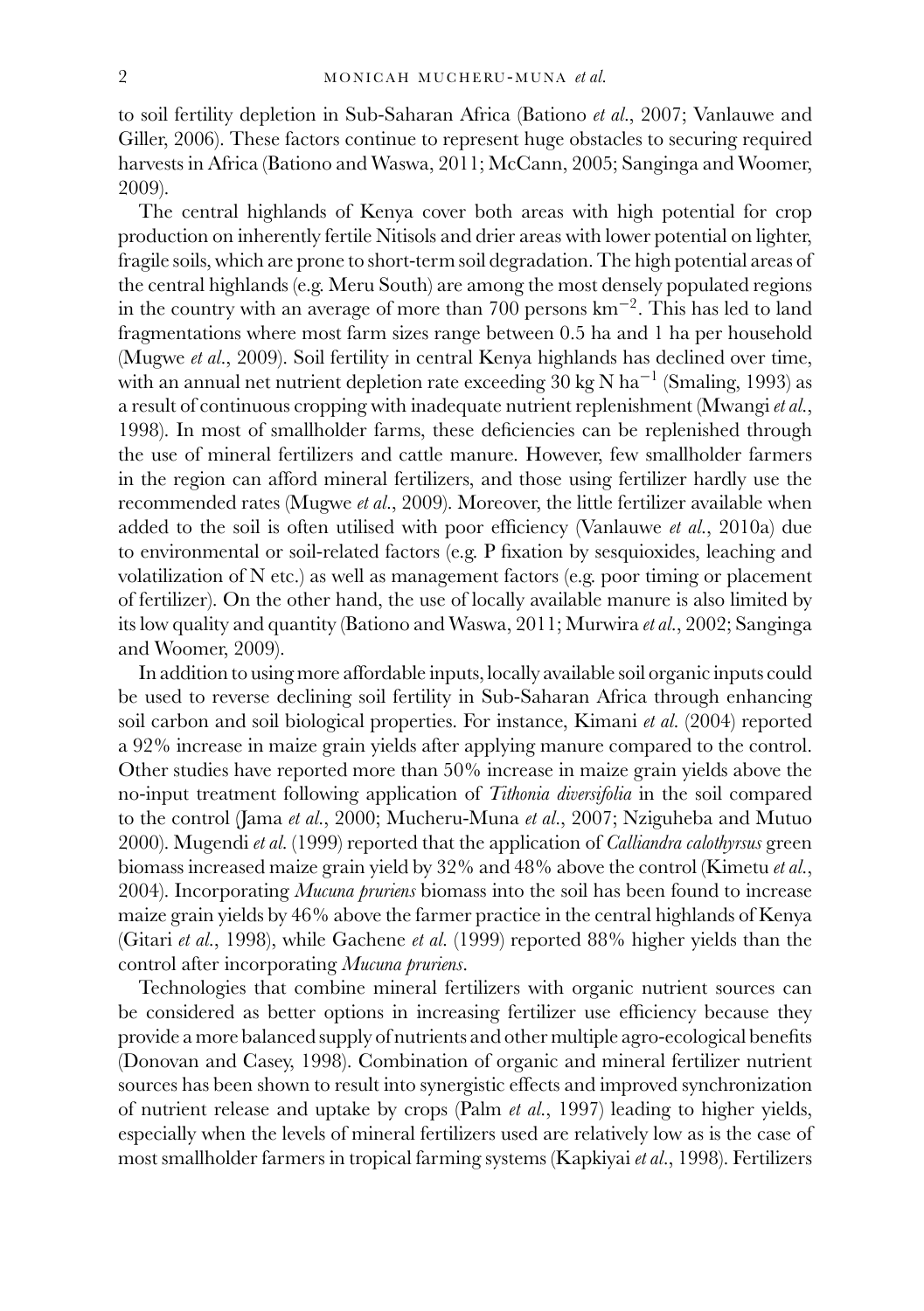are able to increase crop yields and additionally produce enough residues for soil fertility management, while organic sources are able to rehabilitate less responsive soils and make them responsive to fertilizers (Vanlauwe *et al.*, 2010b). This is the key factor to improve fertilizer efficiency when mineral fertilizers are combined with organic sources. Kihanda (1996) observed that maize yields were increased with increasing rates of farmyard manure application. However, maize grain yields above 3.5 t ha<sup> $-1$ </sup> were only obtained when both farmyard manure and N and P fertilizers were applied. *Calliandra calothyrsus* biomass combined with mineral fertilizer gave higher crop yields as compared with the sole use of mineral fertilizer or *Calliandra calothyrsus* biomass (Mucheru-Muna *et al*., 2007; Mugendi *et al*., 1999). Tittonell *et al*. (2008) also recognized the beneficial effects when mineral fertilizer was used together with manures in rehabilitating degraded soils.

Adoption of any new technology depends on farmer's perceptions of financial benefits, particularly when additional labour is required in the establishment and management of these technologies. Farmers are likely to adopt soil fertility improving technologies if they are assured of returns to investments (Kimani *et al*., 2004); therefore, it is paramount to account for economic returns of introduced soil technologies.

Trials using organic and mineral fertilizer inputs were therefore established in the main maize growing areas of the central highlands of Kenya in 2004 with the main objective of addressing decline in soil fertility. The specific objectives were to determine (i) the effects of different organic sources and combinations with mineral fertilizer inputs on maize grain yield; (ii) the economic returns of various inputs and (iii) the effect of these inputs on soil chemical properties.

## MATERIALS AND METHODS

The study was conducted in Meru South District in the central highlands of Kenya. In Meru South District, the experiment was conducted in Mucwa  $(00^{\circ}18'48.2''S;$ 37°38ʹ38.8ʹʹE), which is located in the Upper Midland 3 (UM3) agro-ecological zone with an altitude of approximately 1373 m above sea level. The soils are classified as Rhodic Nitisols (Jaetzold *et al*., 2006), which are deep, well weathered with moderate to high inherent fertility.

Most of the areas in Meru South District are highly populated; for instance, Mucwa sub-location has a population density of 641 inhabitants km−<sup>2</sup> (Jaetzold *et al*., 2006). The area is characterized by rapid population growth, and low soil fertility (Government of Kenya, 2001). Crop productivity has dramatically reduced over the last three decades with maize yields declining from 3.3 t ha<sup>-1</sup> to 0.7 t ha<sup>-1</sup> (Jaetzold *et al.*, 2006). According to Jaetzold *et al*. (2006), poverty is one of the major developmental challenges facing the district with 72% of the population being considered to be in the poverty bracket, while the HIV/AIDS prevalence rate in the district is 30%.

The main staple food crop in Central Kenya is maize (*Zea mays L.*), which is commonly intercropped with beans (*Phaseolus vulgaris L*). Other food crops, including cabbages (*Brassica oleracea L*), Irish potatoes (*Solanum tuberosum L*.), bananas (*Musa* spp. L.), sweet potatoes *(Ipomea batatas* (*L*.) *Lam*), vegetables and fruits, are mainly grown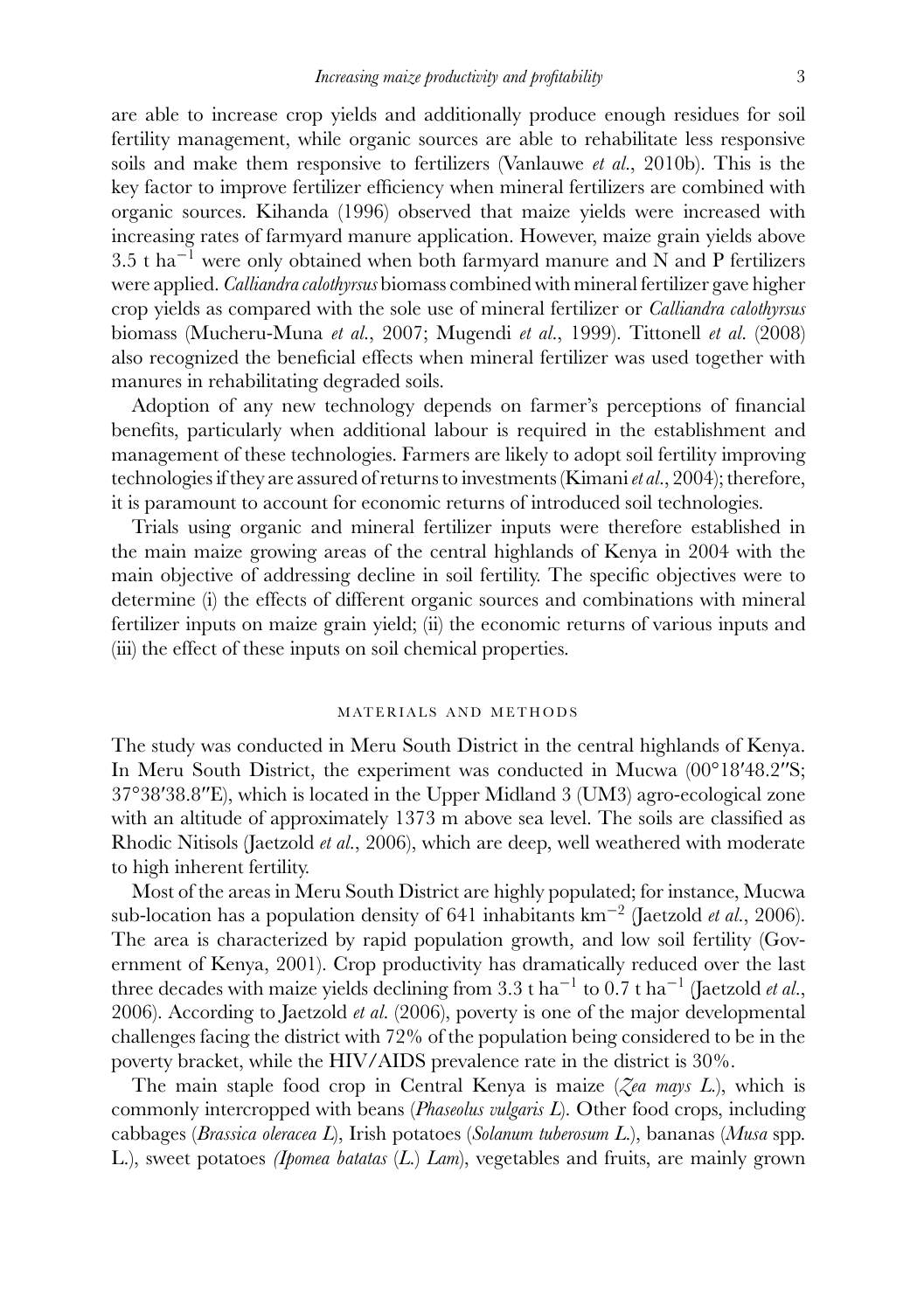

Figure 1. Rainfall distribution from 2004 to 2007 in Mucwa site, Meru South District, Kenya; SR = short rains,  $LR = \text{long rains.}$ 

for subsistence consumption. Livestock production is a major enterprise, especially improved dairy cattle breeds, sheep, goats and poultry. The main cash crops include coffee (*Coffea spp*), tobacco (*Nicotiana tabacum L*) and tea (*Camellia sinensis L*).

The rainfall pattern is bimodal, totaling 1400 mm in a year. The long rains (LR) last from March to June, while the short rains (SR) commence in October through December. The rainfall pattern for the seven seasons in which the experiment was conducted is presented in Figure 1.

At the beginning (October 2004) of the experiment and at the end of LR 06 (August 2006), soil samples were collected with an alderman auger at 0–15 cm. Soil augering was done at six spots per plot and bulked to make a composite sample per plot. The soil samples were analysed for soil organic carbon, total nitrogen, available P (Olsen), Ca, Mg and K, and pH using standard methods (Anderson and Ingram, 1993).

The study was conducted on two farms: one with relatively good soils (in terms of soil pH, total soil carbon and exchangeable P), and an adjacent farm with poor soils (Table 1). The farm soil types are also referred to as high fertility (good soils) and low fertility (poor soils) farms, respectively.

The experiments were established in good and poor sites in Mucwa and were laid out as a randomized complete block design replicated thrice with the plots measuring  $6 \times 4.5$  m. The test crop was maize ( $\zeta_{ea}$  mays L, var. H513) planted at an inter- and intra-row spacing of 0.75 m and 0.5 m, respectively. Three seeds were sown per hole and thinned four weeks later to two plants giving a stand population of 53,333 plants ha<sup>-1</sup>. External nutrient inputs (Table 2) were applied to give an equivalent amount of  $60 \text{ kg N} \text{ ha}^{-1}$  (this is the recommended rate of N to meet maize nutrient requirements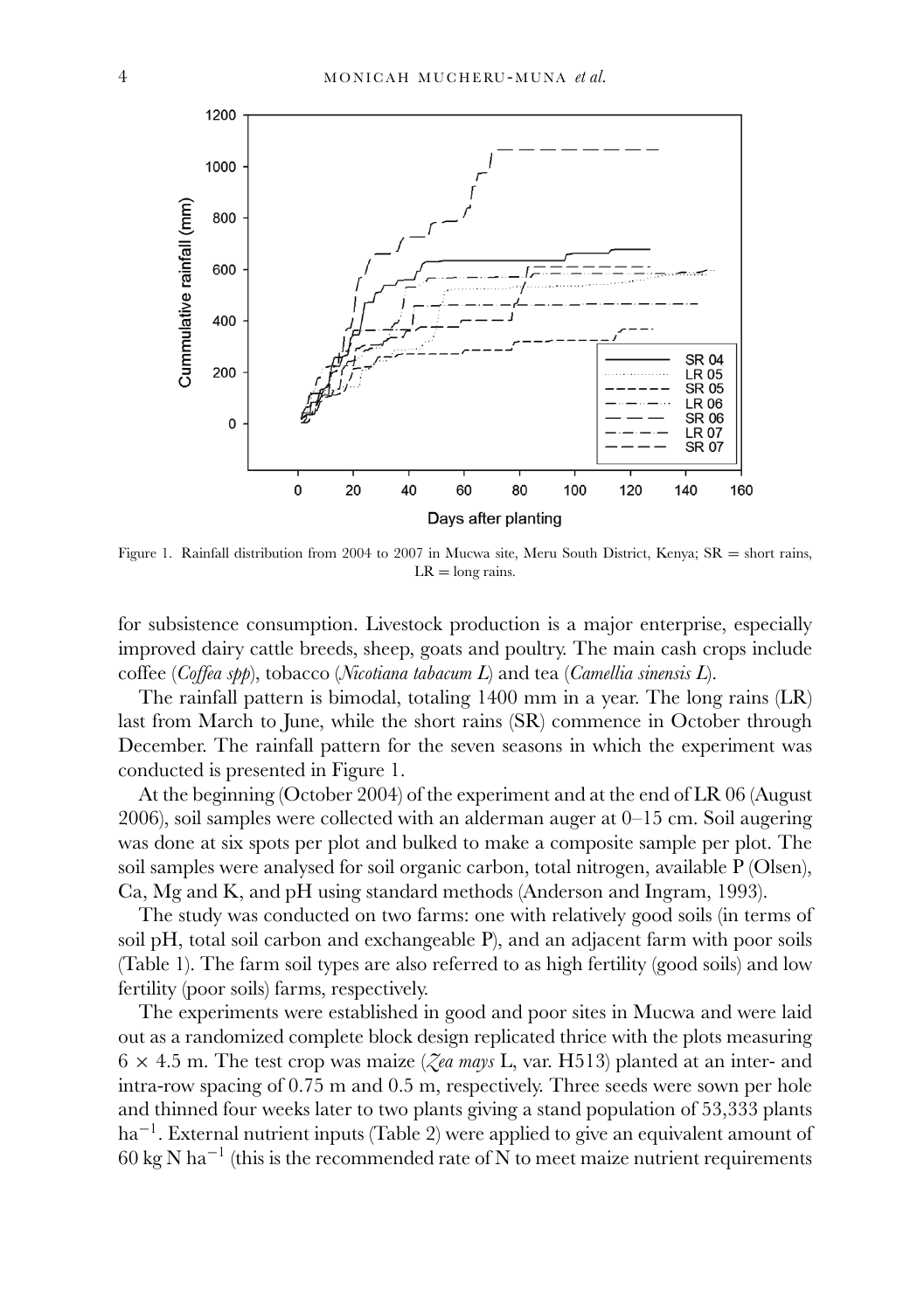|                                         | Soil characterization |           |  |  |  |  |  |
|-----------------------------------------|-----------------------|-----------|--|--|--|--|--|
| Soil parameters                         | Fertile               | Infertile |  |  |  |  |  |
| Water pH                                | 5.00                  | 4.60      |  |  |  |  |  |
| Total N $(%)$                           | 0.25                  | 0.24      |  |  |  |  |  |
| Total soil organic carbon $(\%)$        | 2.10                  | 1.80      |  |  |  |  |  |
| Exchangeable P (ppm)                    | 33.8                  | 20.40     |  |  |  |  |  |
| Exchangeable K (cmol kg <sup>-1</sup> ) | 0.36                  | 0.21      |  |  |  |  |  |
| Exchangeable Ca (cmol $kg^{-1}$ )       | 1.13                  | 0.90      |  |  |  |  |  |
| Exchangeable Mg (cmol $kg^{-1}$ )       | 0.20                  | 0.20      |  |  |  |  |  |

Table 1. Soil characterization of good and poor sites in Mucwa, Meru South District, Kenya.

Table 2. Experimental treatments in good and poor sites of Mucwa, Meru South District, Kenya.

| S no. | Treatment                                                | N from biomass                          | N from inorganic<br>fertilizer     |
|-------|----------------------------------------------------------|-----------------------------------------|------------------------------------|
| -1.   | Calliandra calothyrsus                                   | $60 \text{ kg N} \text{ ha}^{-1}$       |                                    |
| 2.    | <i>Calliandra calothyrsus</i> + 30 kg N ha <sup>-1</sup> | $30 \text{ kg N} \text{ ha}^{-1}$       | $30 \text{ kg}$ N ha <sup>-1</sup> |
| 3.    | Mucuna pruriens                                          | Dependent on biomass produced (Table 4) |                                    |
| 4.    | Mucuna pruriens + 30 kg N ha <sup>-1</sup>               | Dependent on biomass produced (Table 4) | $30 \text{ kg}$ N ha <sup>-1</sup> |
| 5.    | Tithonia diversifolia                                    | $60 \text{ kg N} \text{ ha}^{-1}$       |                                    |
| 6.    | <i>Tithonia diversifolia</i> + 30 kg N ha <sup>-1</sup>  | $30 \text{ kg N} \text{ ha}^{-1}$       | $30 \text{ kg N} \text{ ha}^{-1}$  |
| 7.    | Cattle manure                                            | $60 \text{ kg N} \text{ ha}^{-1}$       |                                    |
| 8.    | Cattle manure $+30 \text{ kg N} \text{ ha}^{-1}$         | $30 \text{ kg N} \text{ ha}^{-1}$       | $30 \text{ kg N} \text{ ha}^{-1}$  |
| 9.    | Inorganic fertilizer (60 kg N ha <sup>-1</sup> )         | 0                                       | $60 \text{ kg N} \text{ ha}^{-1}$  |
| 10.   | Control                                                  |                                         |                                    |

Table 3. Average nutrient composition (%) of organic materials applied in the soil during the experimental period at Mucwa, Meru South District, Kenya.

| Treatment     | Parameters |     |     |     |     |      |  |  |  |  |  |
|---------------|------------|-----|-----|-----|-----|------|--|--|--|--|--|
|               | N          | P   | Ca  | Μg  | Κ   | Ash  |  |  |  |  |  |
| Cattle manure | 1.0        | 0.3 | 1.4 | 0.4 | 0.9 | 63.6 |  |  |  |  |  |
| Tithonia      | 3.0        | 0.2 | 2.2 | 0.6 | 2.9 | 13.2 |  |  |  |  |  |
| Calliandra    | 3.3        | 0.2 | 0.9 | 0.4 | 1.1 | 5.8  |  |  |  |  |  |
| Mucuna        | 2.4        | 0.1 | 1.2 | 0.2 | 0.7 | 10.4 |  |  |  |  |  |

for an optimum crop production in the area) (Fertilizer Use Recommendation Project (FURP), 1987) with the exception of the herbaceous legume treatment, where the amount of N was determined by the biomass harvested and incorporated in the respective treatments.

The organic materials (*Tithonia diversifolia* and *Calliandra calothyrsus*) were harvested from nearby biomass transfer plots that were established for that purpose. A sample of each organic input was taken and N content determined (Table 3); then the amount of organics to be applied, equivalent to 30 or 60 kg N, was determined (for the treatments with sole organics, an equivalent of 60 kg N ha<sup>-1</sup> was applied and for the treatments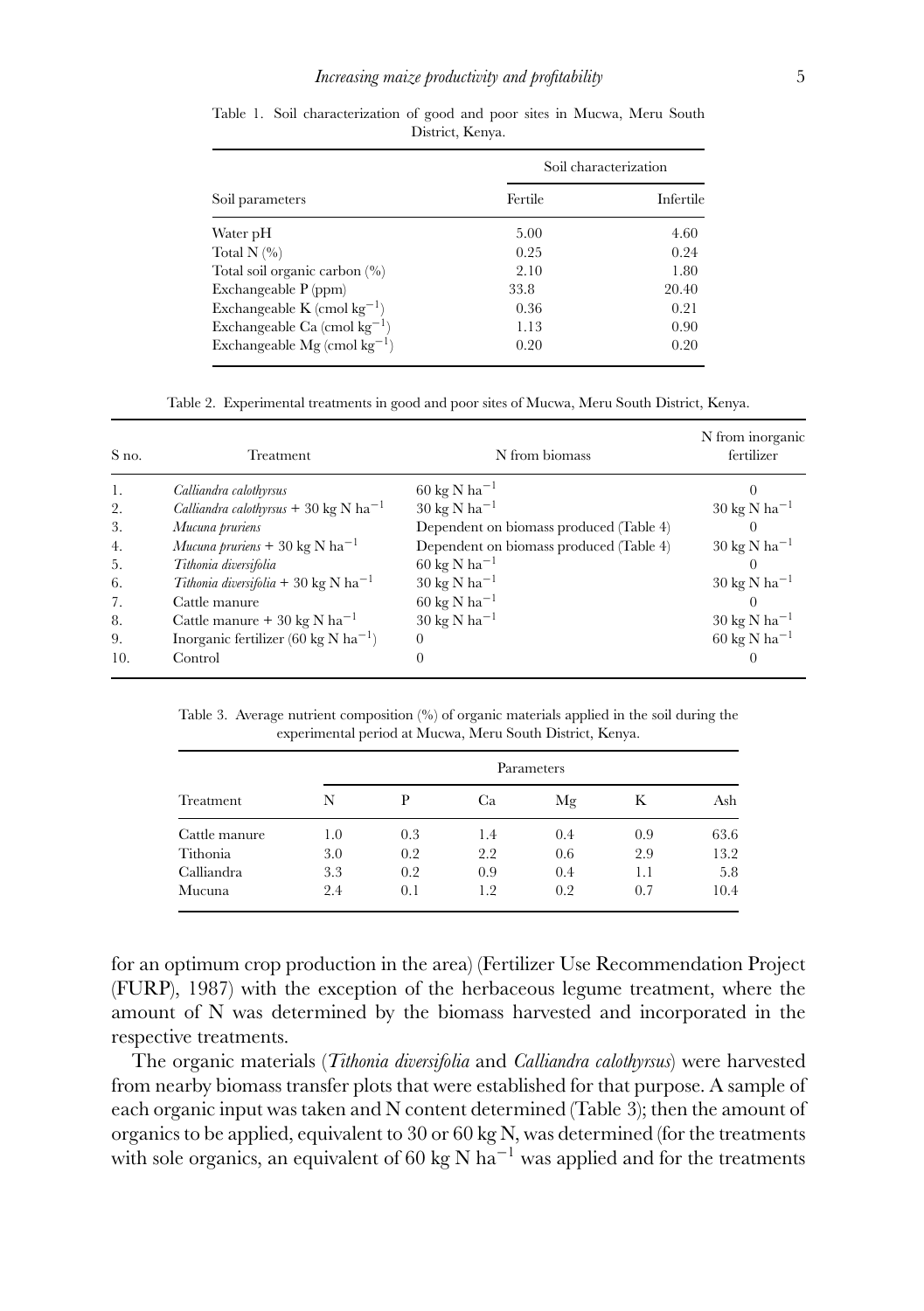|                                   | Biomass (t ha <sup>-1</sup> season <sup>-1</sup> ) and nutrients (kg ha <sup>-1</sup> ) |              |            |             |            |            |  |  |  |  |  |
|-----------------------------------|-----------------------------------------------------------------------------------------|--------------|------------|-------------|------------|------------|--|--|--|--|--|
| Treatment                         | 2005 LR                                                                                 | 2005 SR      | 2006 LR    | 2006 SR     | 2007 LR    | 2007 SR    |  |  |  |  |  |
|                                   |                                                                                         | Good         |            |             |            |            |  |  |  |  |  |
| Mucuna                            | 12.5(30.0)                                                                              | 32.8(85.3)   | 16.6(39.8) | 33.9 (84.8) | 12.9(33.5) | 31.2(78.0) |  |  |  |  |  |
| Mucuna + 30 kg N $ha^{-1}$        | 12.7(30.5)                                                                              | 38.6 (100.4) | 16.8(40.3) | 40.2(96.5)  | 13.5(31.1) | 39.5(98.8) |  |  |  |  |  |
|                                   |                                                                                         | Poor         |            |             |            |            |  |  |  |  |  |
| Mucuna                            | 9.2(22.1)                                                                               | 32.3(84.0)   | 13.2(31.7) | 32.1(73.8)  | 10.5(23.1) | 30.1(75.3) |  |  |  |  |  |
| Mucuna + 30 kg N ha <sup>-1</sup> | 6.3(15.1)                                                                               | 34.4(89.4)   | 16.2(38.9) | 33.5(77.1)  | 8.6(18.9)  | 30.4(76.0) |  |  |  |  |  |

Table 4. *Mucuna pruriens* biomass incorporated and the N equivalency during the six cropping seasons in fertile and infertile sites of Mucwa, Meru South District, Kenya.

Value in parentheses: Amount of N contributed by the biomass, calculated from the biomass in tha<sup>-1</sup> and N content (2.2–2.6%) in the biomass. For the treatments with additional N from inorganic fertilizer, total N added includes the amount in parentheses  $+30 \text{ kg N} \text{ ha}^{-1}$ .

with integration, an equivalent of 30 kg N ha−<sup>1</sup> was applied). The weight of *Mucuna pruriens* biomass applied from the LR 05–SR 07 seasons are presented in Table 4.

All organic inputs were harvested, weighed, chopped and incorporated into the soil to a depth of 15 cm during land preparation. Calcium ammonium nitrate (CAN) was the source of mineral N, and at all application rates, one-third was applied four weeks after planting (WAP) and two-thirds were applied six weeks after planting. Phosphorus (P) was applied in all plots at the recommended rate (60 kg P ha<sup>-1</sup>) as triple superphosphate (TSP) to minimize the possibility of its confounding effects. This way it was assumed that nitrogen was the only macronutrient limiting maize yields. Land preparation was done manually, and weeds were regularly controlled using a hand hoe depending on weed intensity and characteristics. Stem borers in maize were controlled by preventive spraying of Buldock<sup>TM</sup> pesticide (beta-cyfluthrin). No diseases were observed on the maize during the experimental period.

Maize grain and stover were harvested at physiological maturity from a net area of  $21 \text{ m}^2$  (out of the total area of  $27 \text{ m}^2$ ) after leaving out one row on each side of the plot and the first and last maize plants on each row to minimize the edge effect. Maize grains were dried and expressed in terms of dry matter content. After harvesting, all the maize stover was removed from the experimental plots to ensure that no nutrients were returned to the plots from the stover that may confound the effects of adding a material of different quality into the experimental plots. Stover samples were ovendried at 70° C for 72 hours to determine moisture contents, which were used to correct stover yields measured in the field to dry matter produced. Dry matter yields were extrapolated to a hectare basis using plant populations corrected for the emergence rate. Plant emergence rates were not affected by treatments.

Detailed data on labour requirements were collected every season for each of the field operations (land preparation, planting, fertilizer application, thinning, weeding, pest control and harvest). The time taken to perform every activity was recorded and the labour was valued at the local wage rate of Kenya shillings (KShs) 100 (USD 1.47) per working day (8 hours). Maize stover is commonly used as cattle feed in the area (with an approximate market value of USD 22.1 t<sup>-1</sup>) and thus accounted for as an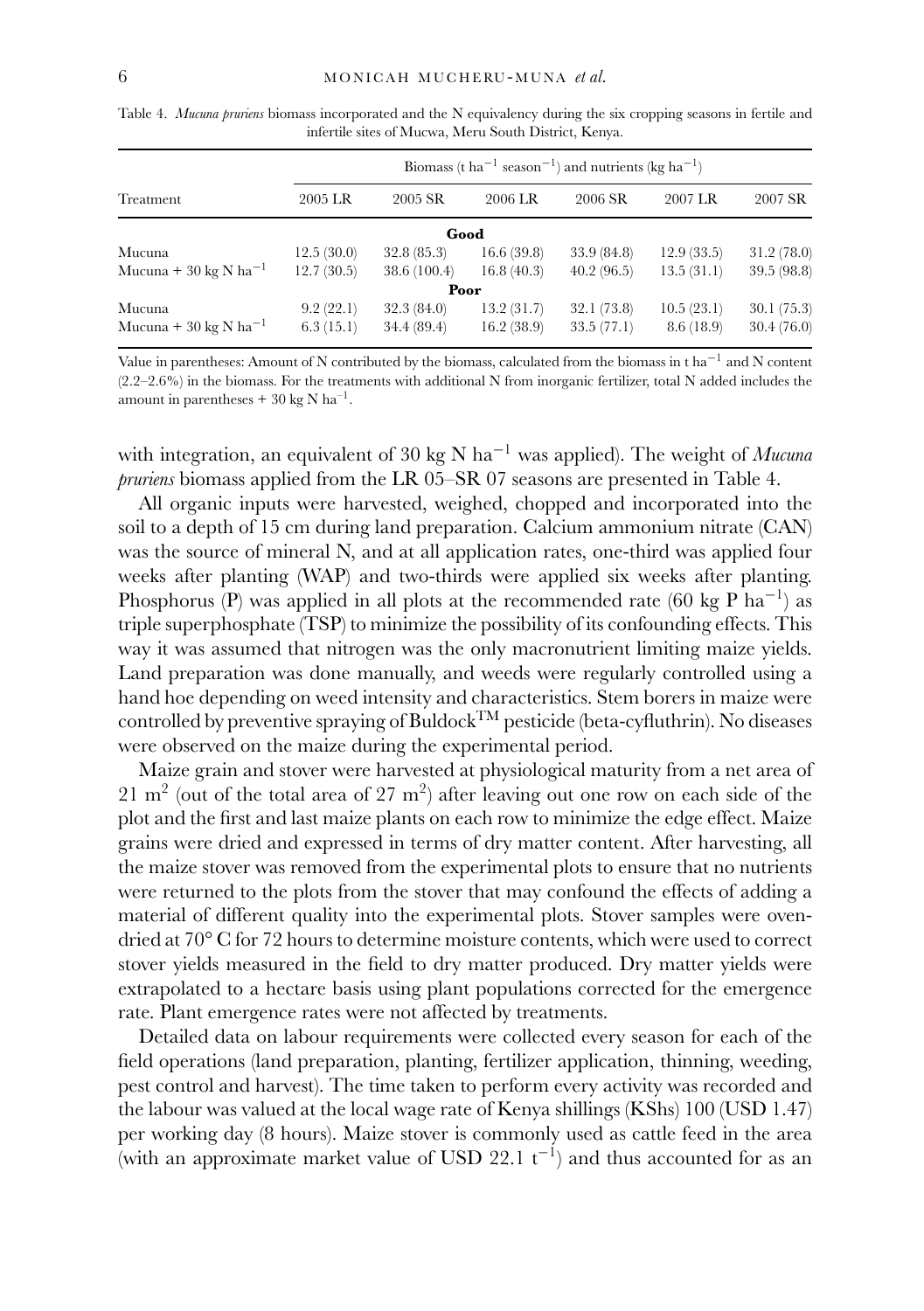| Parameter                      | Actual values             |
|--------------------------------|---------------------------|
| Price of CAN $(26:0:0)$        | $USD1.69 kg^{-1} N$       |
| Price of TSP $(0.46:0)$        | USD1.05 $kg^{-1}$ P       |
| Labour cost                    | $USD0.18 \text{ hr}^{-1}$ |
| Price of maize                 | $USD0.24 \text{ kg}^{-1}$ |
| Price of stover                | $USD0.022 kg^{-1}$        |
| Exchange rate (September 2007) | $USD1 = Kshs 68$          |

Table 5. Parameters used to calculate the economic returns for different nutrient replenishment inputs.

additional benefit. Other input and output prices, derived from the farm gate prices in the area, and values used in the economic analysis are presented in Table 5. The net benefit was calculated by subtracting total costs from gross benefits. The benefit cost ratio (BCR) was calculated as net benefits divided by costs (Chakravarty, 1987). The return to labour was calculated as net benefit divided by labour costs. The economic analysis was performed on cumulated costs and benefits over the seven experimental seasons.

Data on maize yield, soil properties and economic returns were subjected to analysis of variance (ANOVA) using Genstat software version 10 (Genstat, 2005). The means were separated using least significant differences of means (LSD at  $p < 0.05$ ). To compare treatment effects on maize grain yield, yields were converted to relative increases compared to the control and the recommended rate of mineral fertilizer  $(60 \text{ kg N} \text{ ha}^{-1})$ . To determine changes in soil chemical properties during the two-year cropping period, *t-*tests comparing mean values between the two sampling periods (October 2004 and August 2006) were carried out to determine whether the changes were significant at  $p < 0.05$ .

#### RESULTS

## *Rainfall pattern*

Amounts of rainfall were higher in the short rainy seasons than in the long rainy seasons (Figure 1). Rainfall amounts and distribution varied largely between seasons and drought spells occurred frequently. In the LR 07 season, for example, a two-week drought occurred starting from the third week after planting. Drought spells were also common during the peak water requirement periods (flowering and tussling). In all the seasons most of the rainfall was received before 50% flowering and 50% tussling. For instance, by day 70 (50% flowering) 90% of the rainfall had already been received for most of the growing seasons.

#### *Maize grain yield*

In good and poor sites, there was a significant  $(p < 0.001)$  effect of season on maize grain yield. The maize grain yields in both sites were significantly  $(p < 0.001)$ different during all the seasons (Table 6). *Tithonia diversifolia* recorded the highest (4.2 t ha−1) average maize grain yield in the poor site, while *Calliandra calothyrsus*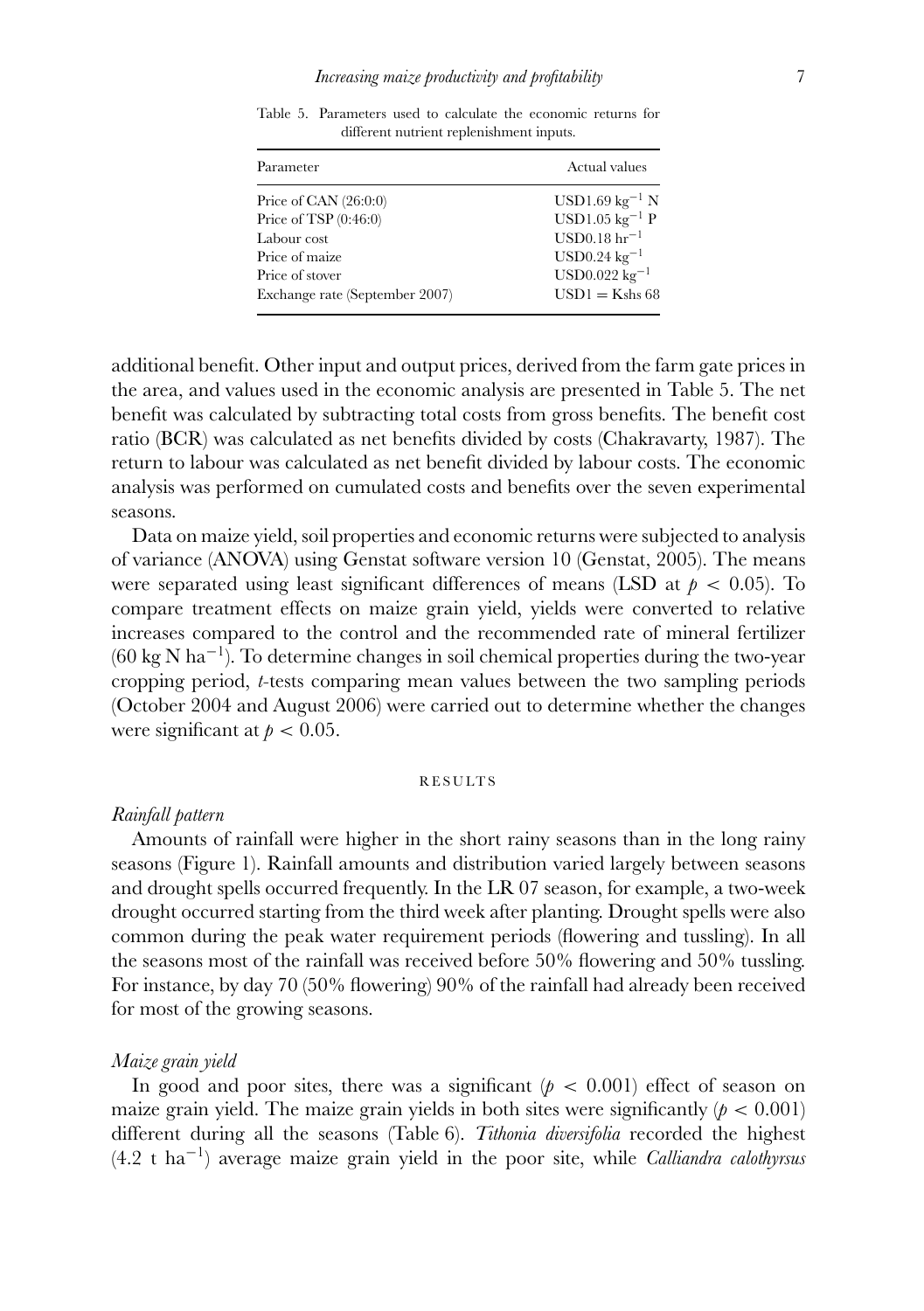| Treatment                              | SR 04     | LR 05     | SR 05   | LR 06     | SR 06     | LR 07     | SR 07     | Average   |
|----------------------------------------|-----------|-----------|---------|-----------|-----------|-----------|-----------|-----------|
|                                        |           |           | Fertile |           |           |           |           |           |
| Calliandra                             | 3.39      | 5.21      | 4.75    | 3.70      | 4.90      | 5.38      | 6.17      | 4.78      |
| Calliandra + 30 kg N ha <sup>-1</sup>  | 2.01      | 5.39      | 2.93    | 2.60      | 3.71      | 3.29      | 4.92      | 3.55      |
| Mucuna                                 | 0.66      | 6.47      | 3.04    | 2.23      | 2.82      | 4.45      | 4.75      | 3.48      |
| Mucuna + 30 kg N ha <sup>-1</sup>      | 0.82      | 6.09      | 3.00    | 2.67      | 3.80      | 4.50      | 6.40      | 3.89      |
| Tithonia                               | 2.97      | 6.04      | 3.07    | 2.86      | 3.93      | 4.03      | 3.4       | 3.76      |
| Tithonia + 30 kg N ha <sup>-1</sup>    | 1.85      | 6.05      | 3.51    | 2.75      | 3.03      | 3.19      | 5.1       | 3.64      |
| Manure                                 | 1.35      | 5.45      | 3.51    | 2.28      | 4.38      | 4.06      | 5.6       | 3.80      |
| Manure + 30 kg N ha <sup>-1</sup>      | 1.01      | 5.89      | 2.97    | 0.79      | 3.00      | 3.33      | 3.66      | 2.95      |
| Fertilizer (60 kg N ha <sup>-1</sup> ) | 1.35      | 5.84      | 3.02    | 1.69      | 3.76      | 3.30      | 4.09      | 3.29      |
| Control                                | 0.64      | 3.32      | 1.62    | 0.34      | 0.84      | 1.04      | 1.24      | 1.29      |
| <b>SED</b>                             | $0.16***$ | $0.39***$ | $0.86*$ | $0.38***$ | $0.67***$ | $0.79**$  | $1.03**$  | $0.47***$ |
|                                        |           |           | Poor    |           |           |           |           |           |
| Calliandra                             | 2.10      | 5.57      | 2.60    | 2.91      | 3.42      | 3.50      | 6.26      | 3.43      |
| Calliandra + 30 kg N ha <sup>-1</sup>  | 2.82      | 4.80      | 1.74    | 1.08      | 2.36      | 2.64      | 5.22      | 2.94      |
| Mucuna                                 | 0.28      | 4.79      | 1.44    | 1.05      | 1.67      | 2.39      | 3.0       | 2.07      |
| Mucuna + 30 kg N ha <sup>-1</sup>      | 0.21      | 5.88      | 2.65    | 2.74      | 3.32      | 4.39      | 4.8       | 3.25      |
| Tithonia                               | 2.88      | 6.65      | 2.80    | 3.06      | 4.17      | 3.85      | 5.6       | 3.77      |
| Tithonia + 30 kg N ha <sup>-1</sup>    | 2.34      | 5.00      | 2.18    | 1.78      | 3.11      | 2.53      | 3.67      | 2.51      |
| Manure                                 | 0.73      | 5.85      | 2.76    | 1.80      | 4.66      | 2.81      | 4.11      | 2.95      |
| Manure + 30 kg N ha <sup>-1</sup>      | 1.17      | 4.79      | 1.70    | 0.73      | 2.39      | 2.16      | 4.15      | 2.34      |
| Fertilizer (60 kg N ha <sup>-1</sup> ) | 0.76      | 4.27      | 1.68    | 0.52      | 2.87      | 1.00      | 3.39      | 1.76      |
| Control                                | 0.76      | 2.35      | 0.76    | 0.54      | 0.50      | 0.63      | 1.41      | 0.99      |
| <b>SED</b>                             | $0.53***$ | $0.76**$  | $0.53*$ | $0.52***$ | $0.74***$ | $0.58***$ | $0.72***$ | $0.48***$ |
|                                        |           |           |         |           |           |           |           |           |

Table 6. Maize yields (t ha−1) under different treatments during seven cropping seasons at Mucwa, Meru South District, Kenya.

; SED: Standard error of differences in means.

∗*p <* 0.05, ∗∗*p <* 0.01 and ∗∗∗*p <* 0.001.

gave the highest  $(4.8 \text{ t} \text{ ha}^{-1})$  average maize grain yield in the good site (Table 6). The control treatment recorded the lowest yields of 1.3 t ha<sup>-1</sup> and 1.0 t ha<sup>-1</sup> in good and poor sites, respectively.

In both good and poor sites, the treatments with organics and mineral fertilizers increased maize grain yield in comparison with the control (Table 6). The treatments with sole organics and organic materials integrated with mineral fertilizers increased maize grain yield in comparison with the recommended rate of sole mineral fertilizer  $(60 \text{ kg N} \text{ ha}^{-1})$  in fertile soils. In poor fields, the treatments with sole organics performed better than the ones with an integration of organics and mineral fertilizer across the seven seasons (Table 6).

## *Soil chemical properties*

Table 7 shows the chemical composition of soils in good sites at the beginning of the experiment in October 2004 and at the end of four cropping seasons in September 2006. The soil pH, Ca, Mg and K were not statistically different  $(p < 0.05)$  between treatments in 2004; however, in 2006 these were different (Table 7). Organic carbon and total N were not significantly different  $(p < 0.05)$  between treatments during both 2004 and 2006 sampling periods (Table 7).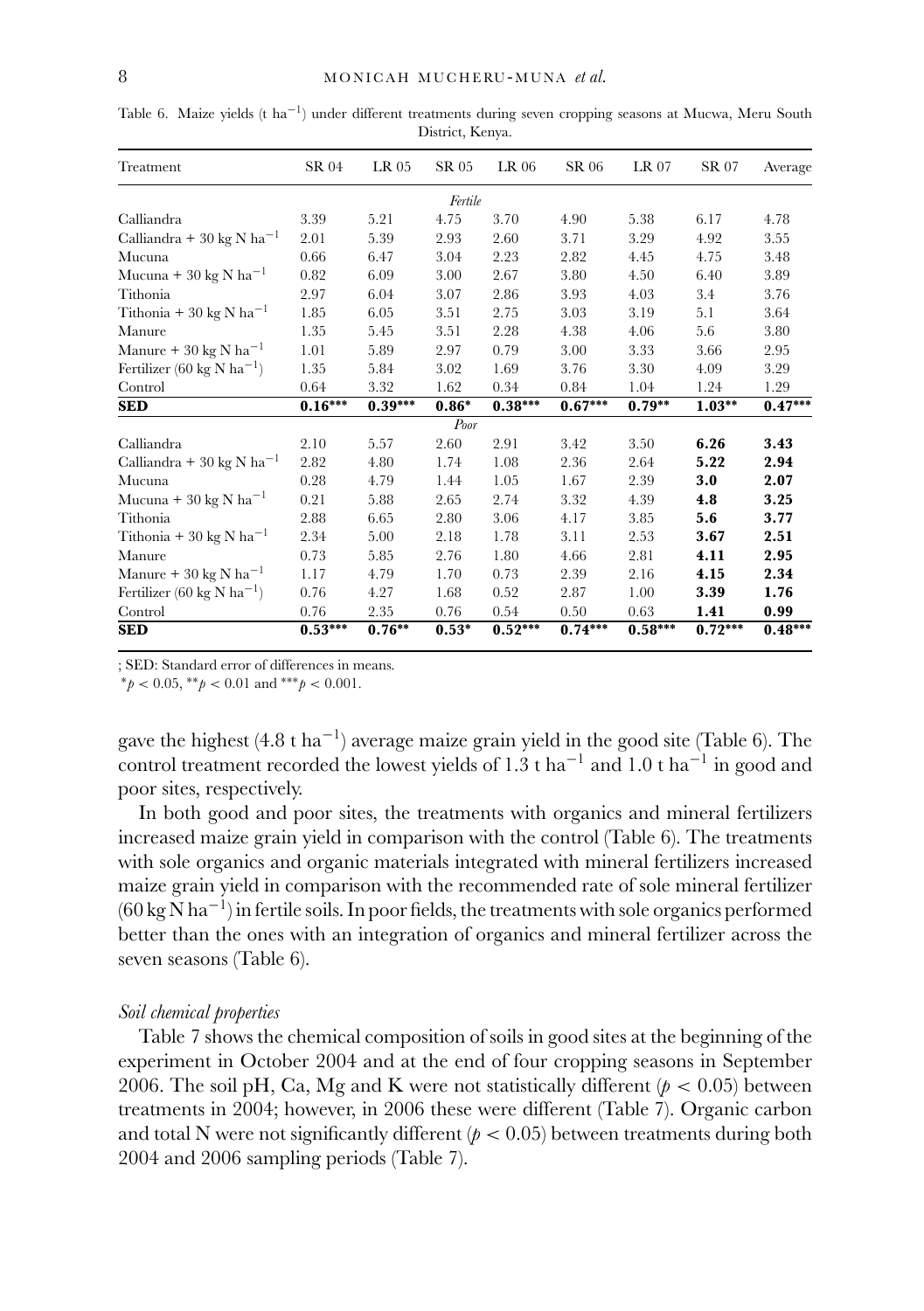|                                        |       |             |                         | Ca          |      | Mg          |       | K           |       | Total N     |       | $\mathcal{C}$ |                         |
|----------------------------------------|-------|-------------|-------------------------|-------------|------|-------------|-------|-------------|-------|-------------|-------|---------------|-------------------------|
|                                        |       | pH water    | Exchangeable (C mol/kg) |             |      |             |       |             |       | $\%$        |       |               |                         |
| Treatment                              | 2004  | 2006        | 2004                    | 2006        | 2004 | 2006        | 2004  | 2006        | 2004  | 2006        | 2004  | 2006          | properties<br>increased |
| Calliandra                             | 5.0   | $4.9(-2)$   | 1.1                     | $0.77(-30)$ | 0.18 | 0.18(0)     | 0.41  | $0.21(-49)$ | 0.24  | 0.27(13)    | 1.90  | $1.84(-3)$    | $\overline{2}$          |
| Calliandra + 30 kg N ha <sup>-1</sup>  | 5.0   | $4.8(-4)$   | 1.0                     | $0.78(-22)$ | 0.17 | $0.16(-6)$  | 0.28  | $0.18(-36)$ | 0.23  | 0.28(22)    | 2.01  | $1.92(-4)$    |                         |
| Manure                                 | 4.8   | 5.5(14.6)   | 0.9                     | 1.16(29)    | 0.18 | 0.32(78)    | 0.35  | 0.59(69)    | 0.23  | 0.28(22)    | 1.91  | 2.02(6)       | h                       |
| Manure + 30 kg N ha <sup>-1</sup>      | 5.2   | 5.6(7.7)    | 1.5                     | $1.37(-9)$  | 0.17 | 0.29(71)    | 0.41  | 0.49(20)    | 0.25  | 0.28(12)    | 2.22  | $2.19(-1)$    |                         |
| Mucuna                                 | 5.0   | 5.1(2)      | 1.4                     | $1.05(-25)$ | 0.25 | $0.22(-12)$ | 0.32  | $0.21(-34)$ | 0.24  | $0.22(-8)$  | 2.11  | $2.04(-3)$    |                         |
| Mucuna + 30 kg N ha <sup>-1</sup>      | 5.1   | 5.2(2)      | 1.6                     | $1.2(-25)$  | 0.24 | $0.23(-4)$  | 0.49  | $0.34(-31)$ | 0.26  | 0.28(8)     | 2.14  | $2.05(-4)$    |                         |
| Tithonia                               | 5.1   | 5.1(0)      | 1.2                     | $0.93(-23)$ | 0.22 | $0.2(-9)$   | 0.46  | 0.52(13)    | 0.25  | 0.28(12)    | 2.30  | $2.28(-1)$    |                         |
| Tithonia + 30 kg N ha <sup>-1</sup>    | 4.8   | 5.1(6.3)    | 1.0                     | $0.52(-48)$ | 0.20 | $0.14(-30)$ | 0.27  | $0.1(-63)$  | 0.26  | $0.22(-15)$ | 1.99  | $1.91(-4)$    |                         |
| Fertilizer (30 kg N ha <sup>-1</sup> ) | 4.9   | $4.7(-4.1)$ | 1.0                     | $0.79(-21)$ | 0.19 | $0.17(-11)$ | 0.32  | $0.2(-38)$  | 0.24  | $0.22(-8)$  | 2.08  | $1.93(-7)$    |                         |
| Fertilizer (60 kg N ha <sup>-1</sup> ) | 5.1   | $4.9(-3.9)$ | 1.3                     | $0.89(-32)$ | 0.23 | $0.18(-22)$ | 0.32  | $0.2(-38)$  | 0.24  | 0.26(8)     | 2.13  | $1.99(-7)$    |                         |
| Fertilizer (90 kg N ha <sup>-1</sup> ) | 4.9   | $4.6(-6.1)$ | 1.0                     | $0.74(-26)$ | 0.18 | $0.14(-22)$ | 0.32  | $0.16(-50)$ | 0.25  | 0.26(4)     | 2.02  | $1.9(-6)$     |                         |
| Control                                | 4.9   | $4.8(-2)$   | 1.0                     | $0.67(-33)$ | 0.20 | $0.16(-20)$ | 0.37  | $0.18(-51)$ | 0.24  | 0.25(4)     | 1.90  | $1.82(-4)$    |                         |
| <b>SED</b>                             | 0.2   | 0.3         | 0.2                     | 0.18        | 0.04 | 0.03        | 0.12  | 0.03        | 0.02  | 0.04        | 0.20  | 0.199         |                         |
| p                                      | 0.828 | 0.04        | 0.071                   | 0.008       | 0.53 | < 0.001     | 0.847 | < 0.001     | 0.770 | 0.443       | 0.462 | 0.718         |                         |

Table 7. Soil chemical properties at the beginning of the experiment in October 2004 and at the end of the experiment in August 2006 in good site, Mucwa, Meru South District, Kenya.

Values in parentheses are percentage increases or declines in different properties during 2004–2006.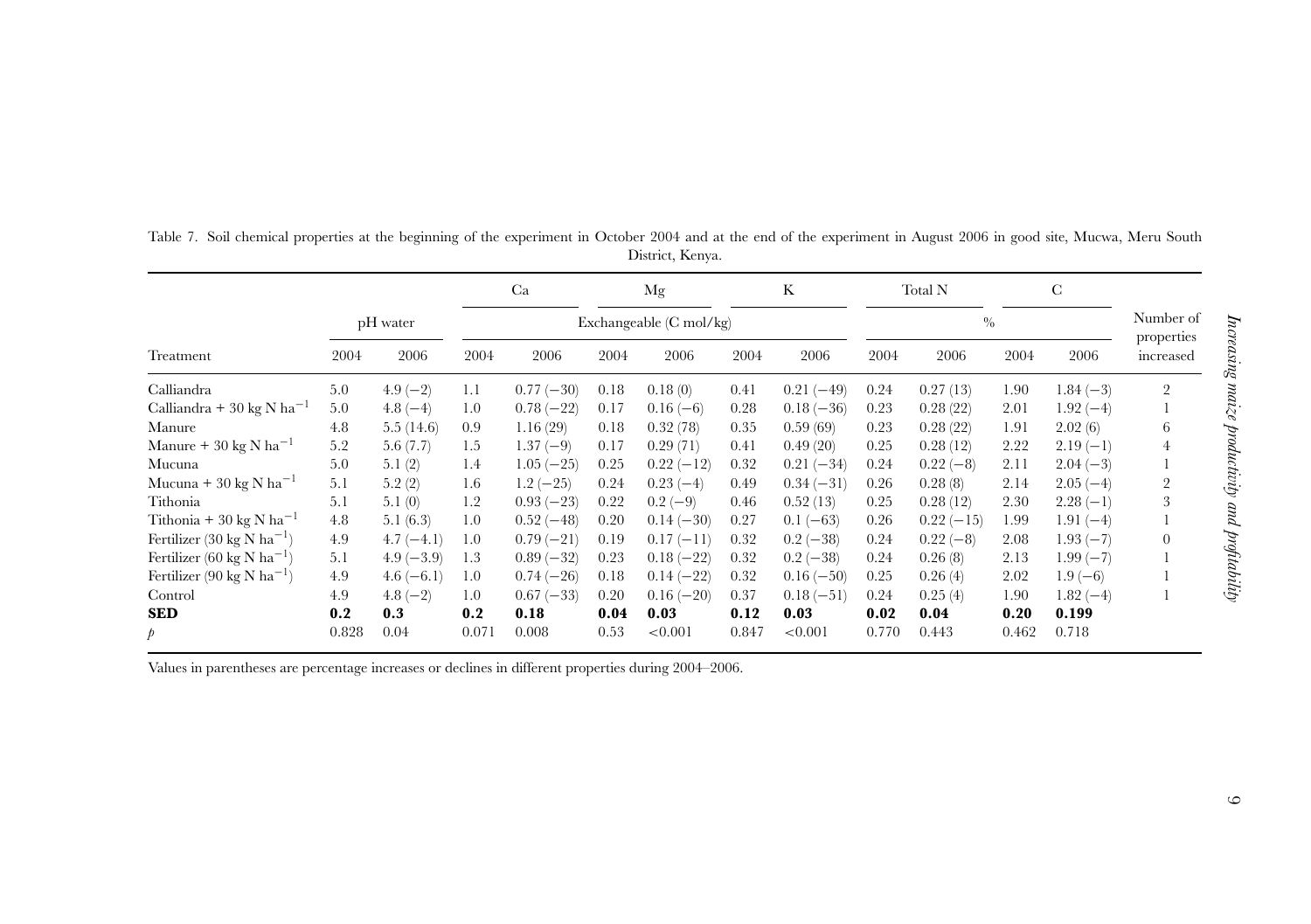Soil pH increment was only statistically significant in the sole manure treatment (*t*-test,  $p = 0.036$ ). The soil pH in the good site was very strongly acidic (4.5 to 5.0) in most of the treatments according to the rating done by Landon (1991). For the sole manure treatment, the pH rating improved from strongly acidic to less strongly acidic (4.8 to 5.5), whereas in the fertilizer (60 kg N ha<sup>-1</sup>) treatment, the pH rating declined from strongly acidic to very strongly acidic.

Calcium concentrations did not change in all treatments. The rating of calcium, however, declined in most of the treatments from medium to low (Telalign *et al*., 1991). Magnesium concentration only increased in the sole manure treatment (*t*-test,  $p = 0.017$ ). The decline in soil potassium was statistically significant in the control, sole *Calliandra calothyrsus* and *Tithonia diversifolia* + 30 kg N ha−<sup>1</sup> treatments (*t*-test;  $p = 0.022, 0.021$  and 0.045, respectively). Soil total N and carbon did not change significantly during the experimental period. According to Telalign *et al*. (1991), most of the treatments were in the moderate rating for organic carbon in both 2004 and 2006.

In the poor fields in 2004, soil pH, Ca, Mg, K, exchangeable P, total N and organic carbon were not significantly different  $(p < 0.05)$  between treatments, while in 2006, soil pH, Mg and K were significantly different between treatments with  $p =$ 0.005 and *<*0.001, respectively (Table 8). Soil pH increased in sole manure treatment only ( $t$ -test,  $p = 0.013$ ). There was no change in calcium concentration across the treatments. Magnesium increased significantly in sole manure and manure + 30 kg N ha<sup>-1</sup> treatments with *t*-test,  $p = 0.006$  and 0.027, respectively. Soil potassium was only significant in the sole manure treatment (*t*-test,  $p = 0.03$ ). Soil total N and carbon were not statistically different over the experimental period.

### *Economic returns*

The net benefit, BCR and return to labour were significantly higher in the fertile site compared with the infertile site. The sole organic treatments recorded significantly higher non-labour costs during the seven cropping seasons (Figure 2a). The control recorded a significantly lower non-labour cost. On the other hand, the labour costs were significantly higher in organics and organics + fertilizer treatments compared with the sole fertilizer and control treatments in both sites (Figure 2b).

In both sites, the sole inorganic fertilizer treatments recorded the highest net benefit, although it was not significantly different from the organics and organics + fertilizer treatments (Figure 2c). The net benefit and BCR were only significant between the inorganic fertilizer treatment and the control (Figures 2c, 2d). In the fertile site, the sole inorganic fertilizer treatments recorded significantly higher BCR and return to labour, whereas in the infertile site, the sole inorganic fertilizer treatments recorded the highest BCR and return to labour, although it was not significantly higher than the sole organics and organics + fertilizer treatments (Figures 2d, e).

In good and poor sites during the SR 05 season, most of the treatments had positive net benefits, whereas during the LR 06 season most of the treatments, especially in the poor site, had negative net benefits. The higher return to labour in most of the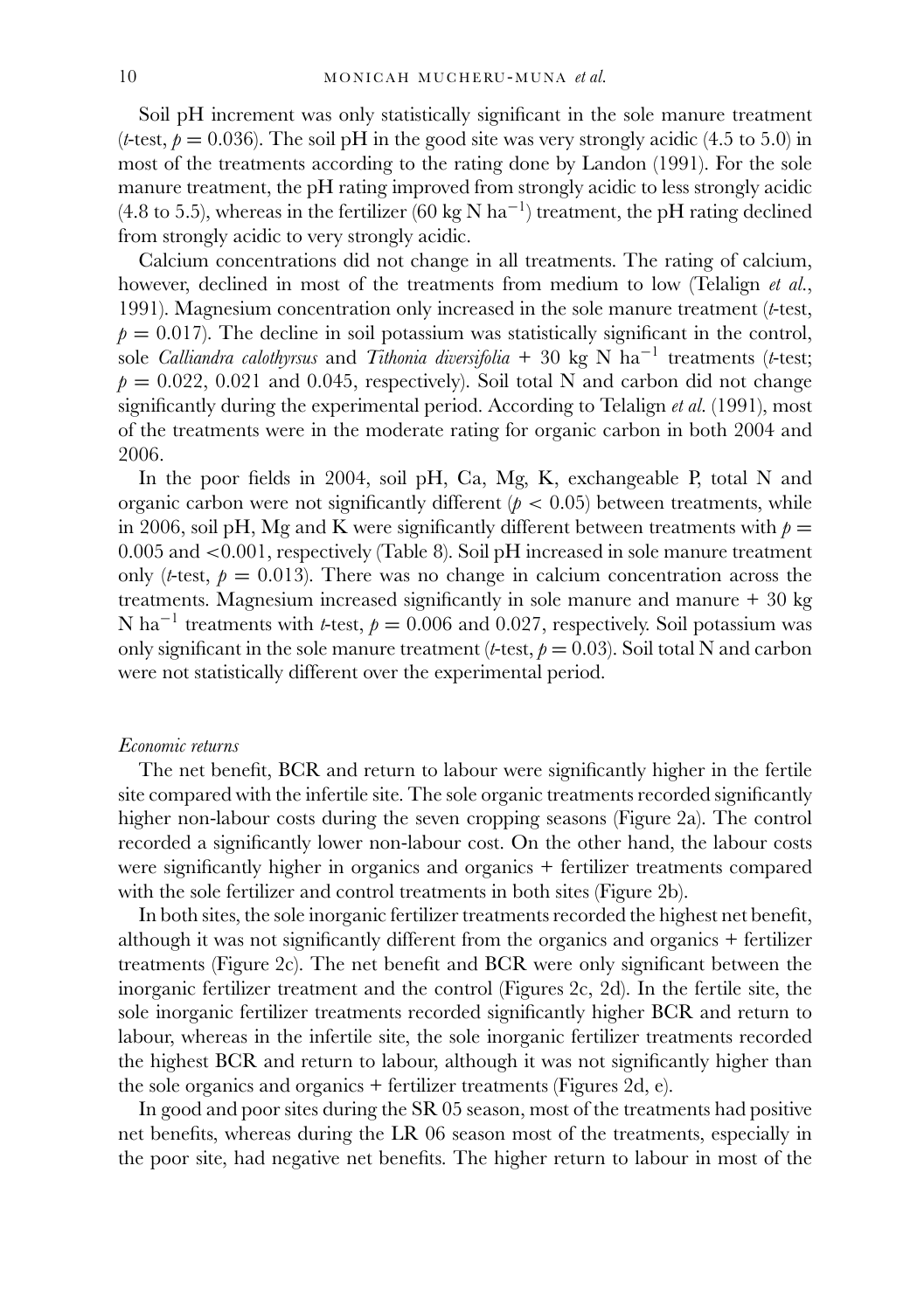|                                        |       |             |       | Ca                                      |       | Mg          |       | $\mathbf K$ |       | Total N $(%)$ |       | C(%)                    |                |
|----------------------------------------|-------|-------------|-------|-----------------------------------------|-------|-------------|-------|-------------|-------|---------------|-------|-------------------------|----------------|
|                                        |       | pH water    |       | Exchangeable cations (C mol $kg^{-1}$ ) |       |             |       |             |       |               |       | Number of<br>properties |                |
| Treatment                              | 2004  | 2006        | 2004  | 2006                                    | 2004  | 2006        | 2004  | 2006        | 2004  | 2006          | 2004  | 2006                    | increased      |
| Calliandra                             | 4.8   | $4.7(-2.1)$ | 1.0   | $0.7(-30)$                              | 0.10  | 0.14(40)    | 0.28  | $0.21(-25)$ | 0.23  | $0.2(-13)$    | 1.68  | $1.61(-4)$              |                |
| Calliandra +3 0 kg N ha <sup>-1</sup>  | 4.8   | 4.8(0)      | 1.3   | $0.8(-38)$                              | 0.16  | 0.16(0)     | 0.22  | $0.14(-36)$ | 0.24  | 0.25(4)       | 1.90  | $1.81(-5)$              |                |
| Manure                                 | 4.8   | 5.5(14.6)   | 0.9   | 1.1(22)                                 | 0.14  | 0.32(129)   | 0.18  | 0.49(172)   | 0.22  | 0.24(9)       | 1.81  | 1.89(4)                 | b              |
| Manure + 30 kg N ha <sup>-1</sup>      | 4.9   | 5.1(4.1)    | 1.1   | 1.1(0)                                  | 0.13  | 0.25(92)    | 0.25  | 0.41(64)    | 0.24  | 0.24(0)       | 1.83  | $1.81(-1)$              | 3              |
| Mucuna                                 | 4.6   | 4.7(2.2)    | 0.6   | 0.7(17)                                 | 0.12  | 0.16(33)    | 0.18  | $0.08(-56)$ | 0.23  | $0.22(-4)$    | 1.63  | $1.59(-2)$              | 3              |
| Mucuna + 30 kg N ha <sup>-1</sup>      | 4.6   | 4.8(4.3)    | 0.8   | $0.7(-13)$                              | 0.12  | 0.16(33)    | 0.14  | $0.11(-21)$ | 0.23  | 0.23(0)       | 1.86  | $1.79(-4)$              | $\overline{2}$ |
| Tithonia                               | 4.5   | 4.6(2.2)    | 0.6   | $0.5(-17)$                              | 0.12  | 0.17(42)    | 0.19  | 0.23(21)    | 0.25  | 0.25(0)       | 1.96  | $1.9(-3)$               | 3              |
| Tithonia + 30 kg N ha <sup>-1</sup>    | 4.7   | 4.9(4.3)    | 0.9   | $0.7(-22)$                              | 0.12  | 0.15(25)    | 0.21  | 0.22(5)     | 0.21  | 0.25(19)      | 1.95  | $1.87(-4)$              | 4              |
| Fertilizer (30 kg N ha <sup>-1</sup> ) | 4.9   | 5.1(4.1)    | 1.4   | $1(-29)$                                | 0.16  | $0.14(-13)$ | 0.28  | $0.14(-50)$ | 0.25  | 0.26(4)       | 1.88  | $1.78(-5)$              | $\overline{2}$ |
| Fertilizer (60 kg N ha <sup>-1</sup>   | 4.7   | $4.6(-2.1)$ | 0.9   | $0.7(-22)$                              | 0.10  | 0.11(10)    | 0.21  | $0.13(-38)$ | 0.23  | 0.27(17)      | 1.73  | $1.63(-6)$              | $\overline{2}$ |
| Fertilizer (90 kg N ha <sup>-1</sup> ) | 4.7   | 4.7(0)      | 1.1   | $0.7(-36)$                              | 0.13  | $0.12(-8)$  | 0.21  | $0.09(-57)$ | 0.25  | $0.24(-4)$    | 2.08  | $1.96(-6)$              | $\left($       |
| Control                                | 4.6   | 4.8(4.3)    | 0.9   | $0.7(-22)$                              | 0.10  | 0.11(10)    | 0.22  | $0.09(-59)$ | 0.24  | 0.24(0)       | 1.66  | $1.54(-7)$              | $\overline{2}$ |
| <b>SED</b>                             | 0.17  | 0.2         | 0.3   | 0.2                                     | 0.03  | 0.02        | 0.11  | 0.04        | 0.02  | 0.03          | 0.204 | 0.199                   |                |
| p                                      | 0.260 | 0.005       | 0.189 | 0.076                                   | 0.441 | < 0.001     | 0.437 | < 0.001     | 0.684 | 0.741         | 0.684 | 0.619                   |                |

Table 8. Soil chemical properties at the beginning of the experiment in October 2004 and at end of the experiment in August 2006 in poor site of Mucwa, Meru South District, Kenya.

Values in parentheses are percentage increases or declines in different properties during 2004–2006.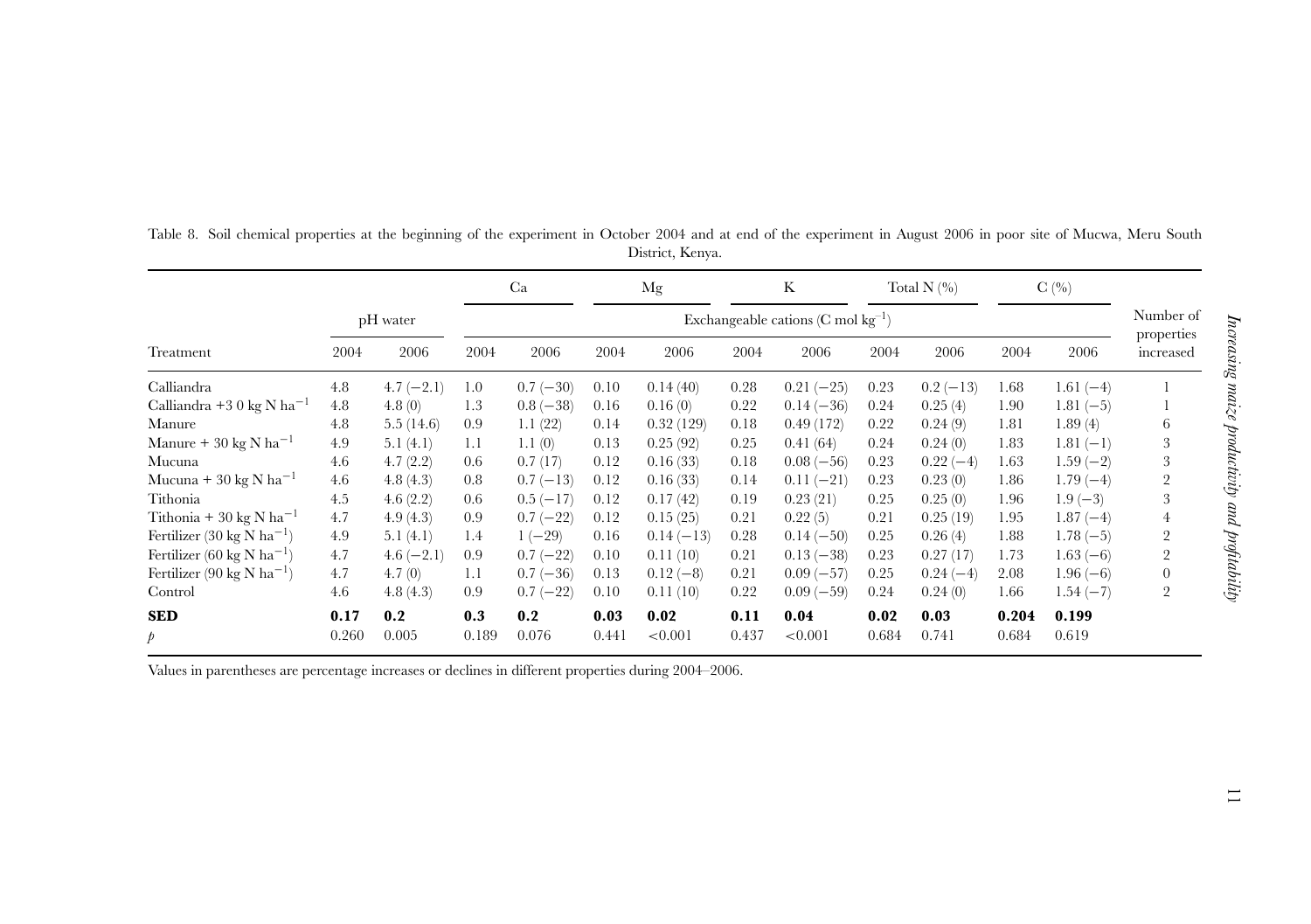





Figure 2. Costs and net benefits (USD  $ha^{-1}$ ) as affected by fertilizer and organic treatments averages for seven seasons. Non-labour costs include purchase of seed and fertilizer.

treatments with sole organics compared with the treatments with combined organics and mineral fertilizers in good and poor sites could be the result of higher maize grain yields that were reported in the treatments with sole organics.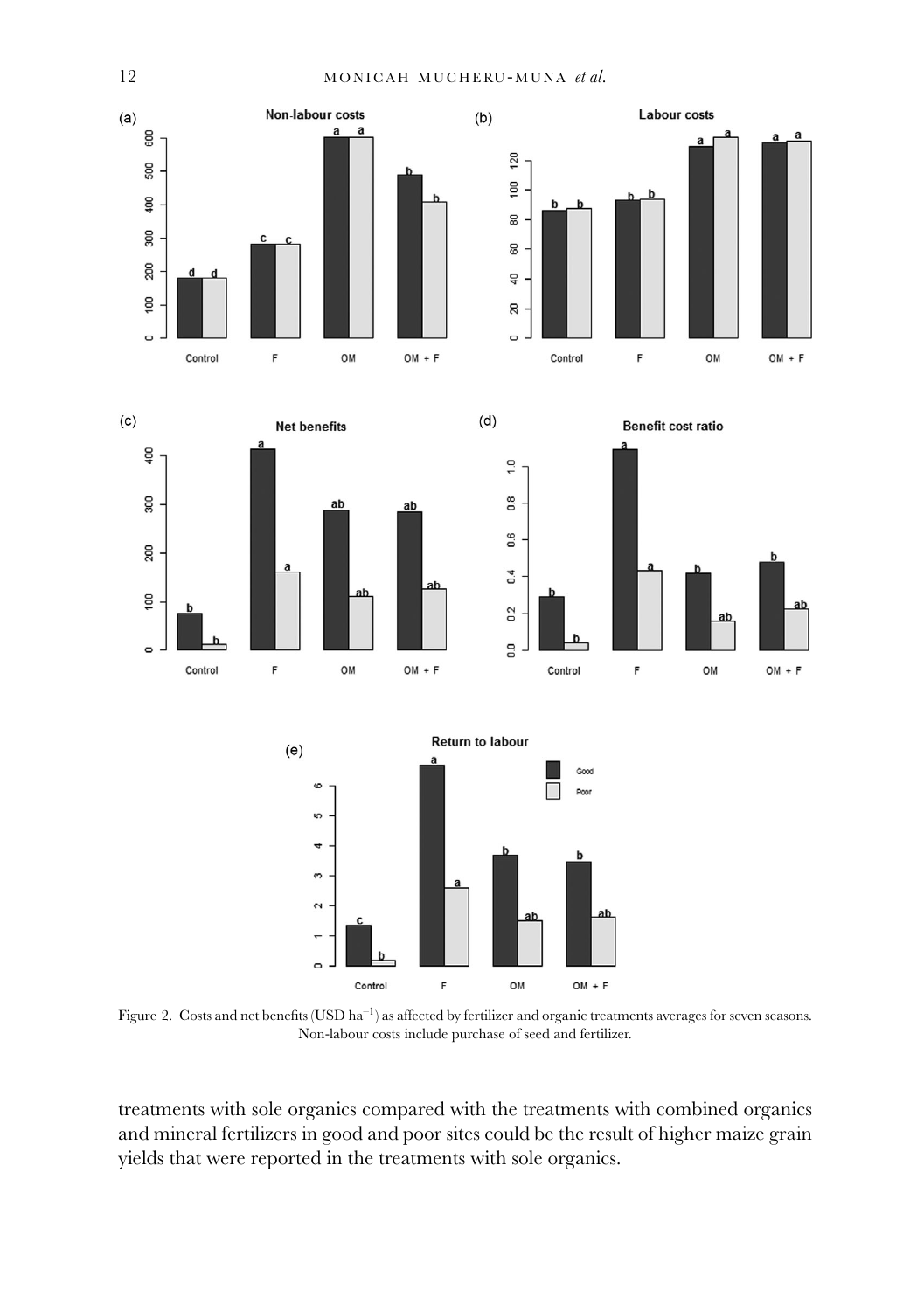#### DISCUSSION

The erratic rainfall that was reported in the study led to poor yields recorded over the seasons. The results agree with Balarios and Edmaedes (1993), who reported that drought stress occurs with different intensity at any plant development stage from germination to physiological maturity, and flowering is the most critical stage in maize drought stress.

The application of organics alone or in combination with mineral fertilizers led to increased maize yield compared with the control. In good sites, sole *Calliandra calothyrsus* recorded a yield increase of up to 988%; on the other hand, sole *Tithonia diversifolia* recorded an increase of 474% in infertile sites. Several authors have reported increased yields as a result of applying *Tithonia diversifolia*, *Calliandra calothyrsus* and manure inputs in other areas (Gachengo *et al*., 1999; Jiri and Waddington, 1998; Kimetu *et al*., 2004; Mucheru-Muna *et al*., 2007; Mugendi *et al*., 1999; Mugwe *et al*., 2003). In western Kenya, yield increase of up to 200% was reported following application of *Tithonia diversifolia* biomass (Jama *et al*., 2000), while in central Kenya, Mucheru-Muna *et al*. (2007) reported an increase of up to 267% following the application of sole *Tithonia diversifolia* biomass. Mucheru-Muna *et al*. (2007) reported an increase of 227% using *Calliandra calothyrsus* biomass in Kenya, while Mtambanengwe *et al*. (2006) reported an increase of 525% following manure application in Zimbabwe.

Generally maize grain yields were lower in the treatments with sole fertilizer compared with treatments with sole organics or organics combined with mineral fertilizers in both sites during the seven cropping seasons. For instance, in good sites, an increase of 151% was reported with the application of sole *Calliandra calothyrsus*, while in poor sites, an increase of 496% was reported with the application of sole *Tithonia diversifolia*. Mtambanengwe *et al*. (2006) reported a yield increase of 104% following manure application against sole fertilizer. This implies an increased nutrient recovery in the sole organics and organics plus mineral fertilizer treatments compared with the sole mineral fertilizer treatment.

Lower yields in the fertilizer treatments could be the result of poorly distributed rainfall (Figure 1) during the seasons. The timing of N application from organic treatments compared with the mineral fertilizer N could also explain difference in yields. For the organics, all the 60 kg N (sole organics) and 30 kg N (treatments with integration) was applied at planting when there was adequate rainfall, while the mineral fertilizer N was applied in splits (one-third was applied four weeks after planting, while the remaining two-thirds were applied four weeks later after which there was a long dry spell). Consequently, the growing maize crop may not have utilized this portion of the mineral N fertilizer, thus leading to low maize grain yields. Other researchers have observed higher maize grain yields as a result of applying organic inputs like *Tithonia diversifolia* with a combination of mineral fertilizers as compared with sole application of mineral fertilizers (Kimetu *et al*., 2004; Mucheru-Muna *et al*., 2007; Mugendi *et al*., 1999; Mutuo *et al*., 2000; Nziguheba *et al*., 2000). Nutrients supplied in less soluble forms are less prone to loss, and more suitable than mineral fertilizers when rainfall tends to be low and then heavy (Kihanda *et al*., 2006) like they were in this study.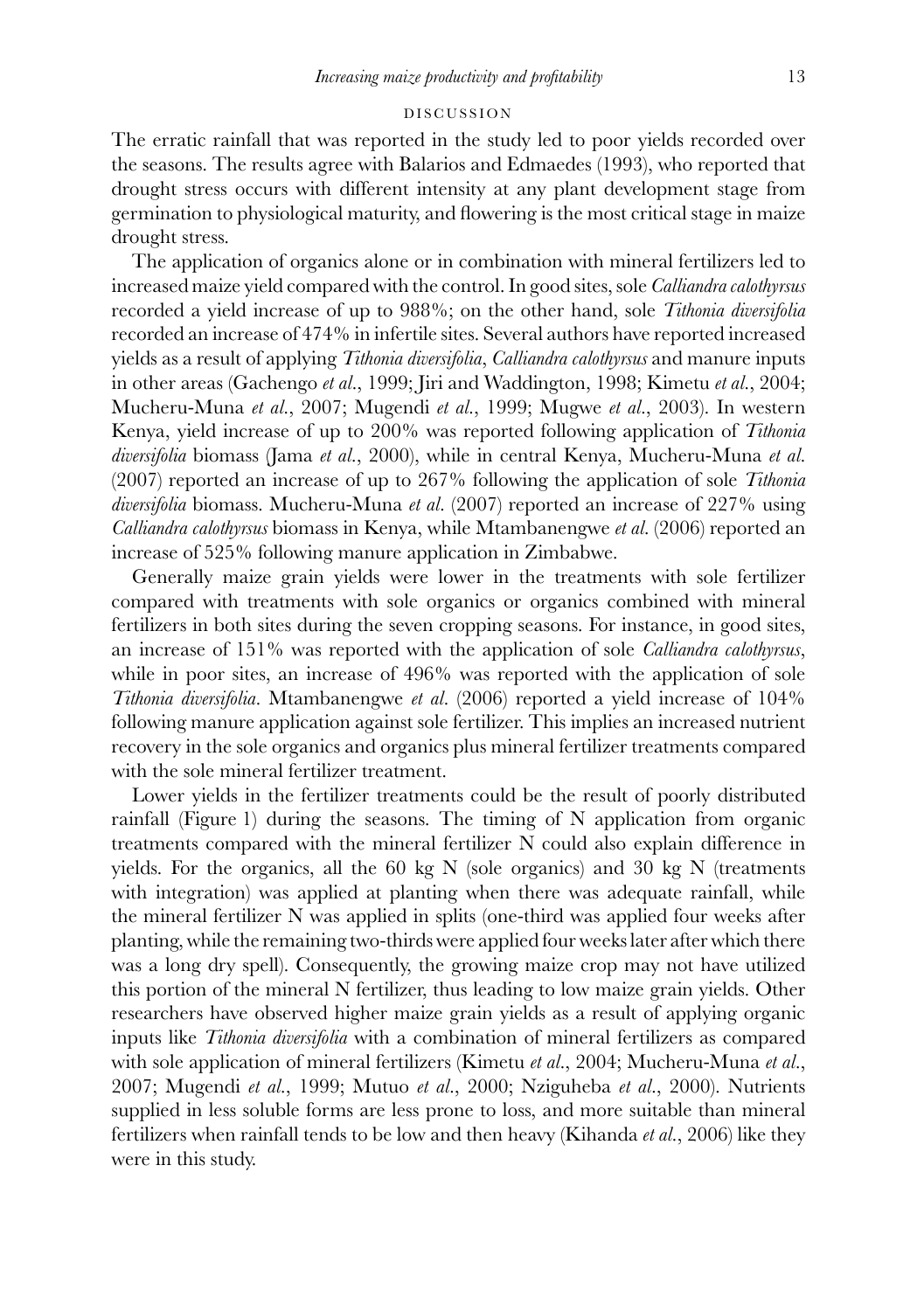In good and poor sites, however, the manure treatment did not perform very well in comparison to other treatments. The lower rates of manure decomposition leading to low availability of nutrients to the maize crop could have led to lower yields. Although the amount of N added via all these organic inputs was the same (60 kg N ha<sup>-1</sup>), manure had a lower N concentration than all other organic inputs (Table 3) and could have released N slower due to higher carbon–nitogen ratio (Kimani *et al*., 2004).

The treatments with sole organics generally, however, performed better than those with integration of mineral N fertilizer and organics with the exception of the *Mucuna pruriens* treatment, which did significantly better in the integration compared with sole application in fertile and infertile sites. The rainfall during the seven cropping seasons was very unevenly distributed (Figure 1) and the organic inputs could have conserved more soil moisture, hence more moisture was made available to the growing maize in the organic treatments than in the integrations, where there was less organic material (in the sole organic treatments the organic input applied was double than that applied in the integrated treatments). The higher yields from organic treatments could also be due to positive effects of organic materials on soil's physical and chemical properties (Kimetu *et al*., 2004; Murwira *et al*., 2002).

Consistently high yields with sole *Tithonia diversifolia* biomass in the poor sites could be associated with the fast decomposition of *Tithonia diversifolia*, leading to a rapid release of nutrients to the crop (Gachengo *et al*., 1999; Nziguheba *et al*., 2000). *Tithonia diversifolia* contains high amounts of nutrients, especially N, and other nutrients such as phosphorus, potassium and magnesium, and may thus prevent other nutrient deficiencies such as micronutrients (Murwira *et al*., 2002). In addition, P concentration in *Tithonia diversifolia* leaves is greater than the critical 2.5 g kg−<sup>1</sup> threshold for net P mineralization (Palm *et al*., 1999), meaning that addition of *Tithonia diversifolia* biomass to soil results in net mineralization rather than immobilization of P (Blair and Boland, 1978). The application of *Tithonia diversifolia* leaves would therefore probably result in increased P availability by both net mineralization and decreased soil sorption (George *et al*., 2001; Nziguheba *et al*., 2000).

Changes in soil properties after four cropping seasons were very variable agreeing with Drinkwater *et al*. (1995) and Werner (1997), who noted that changes in soil properties under organically and conventionally managed farming systems have been found to be more variable, perhaps due to differences in climate, crop rotation, soil type or the length of time a soil has been under a particular management.

The results on the decline of soil pH in both sites corroborates with Kang (1993) and Mugendi *et al*. (1999), who reported a general reduction in pH after application of mineral fertilizer, *Leucaena leucocephala* and *Calliandra calothyrsus* biomass. The higher pH decrease in the combination of organics and mineral fertilizers compared with the sole application of organic inputs in the *Calliandra calothyrsus* and manure (good site) treatments could be the result of  $H^+$  ions, which are added on the cation exchange complex of soils from mineral fertilizers (Tisdale *et al*., 1993).

The significant pH increase in good and poor sites with manure treatment corresponds with the findings of Eghball (2002) and Bayu *et al*. (2005). The experiment used CAN fertilizer that contains calcium, which has a liming effect. It is well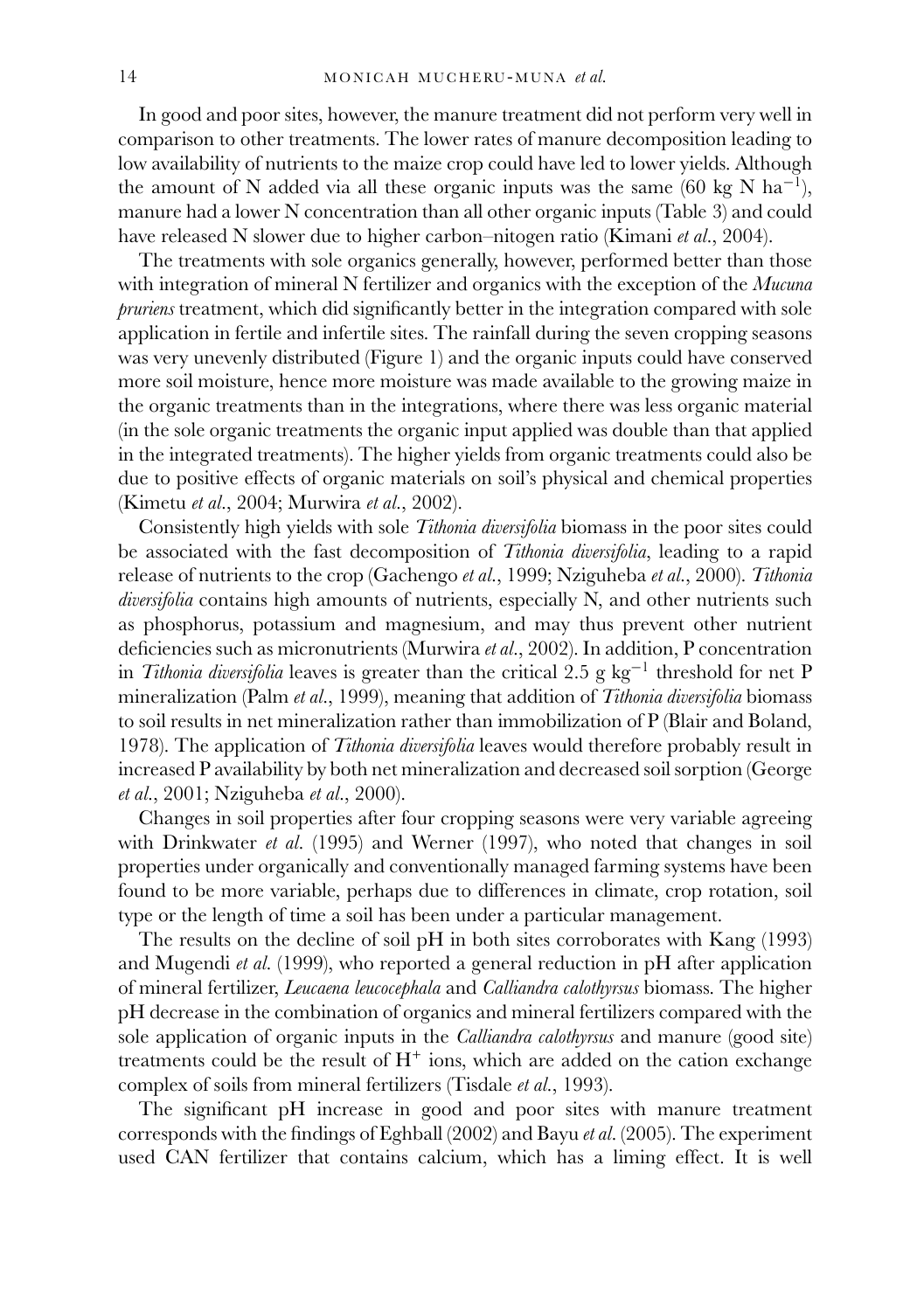documented that OH<sup>−</sup> produced by lime raises soil pH, whereas increase in soil pH due to green manure is less obvious and open to discussion (Hunter *et al*., 1997). It has been proposed that ligand exchange reactions between manure-derived organic anions and terminal OH sites of the soil solid phase are involved in or even responsible for such increases in pH (Hue, 1992; Hue and Amien, 1989). In contrast, Pocknee and Summer (1994) suggested that such increases in pH were caused by microbial degradation of organic compounds, resulting in net alkalinization. The pH increment in manure treatment could also be explained by high increment in the concentration of base-forming cations (calcium, magnesium and potassium). Any process that will encourage high levels of exchangeable base-forming cations will contribute towards reduction in soil acidity (Brady, 1990).

Potassium declined in good and poor sites except in the farmyard manure and *Tithonia diversifolia* treatments. Kihanda (1996) and Hunter *et al*. (1997) reported increase in potassium due to farmyard manure and green manure application. Such increase in potassium could be explained by the fact that *Tithonia diversifolia* and manure contain high and readily decomposable potassium (Gachengo, 1996; Hunter *et al*., 1997; Jama *et al*., 2000), and this was the case in the present study (Table 3). On the other hand, increase in soil cation-exchange capacity (CEC; as a result of pH increment) in the manure treatment could have allowed more potassium to be held on soil's exchangeable sites (Hunter *et al*., 1997).

Manure exemplified increase in most of the soil nutrients in both sites. Indeed, the manure treatment was the only system that consistently showed increase in all the soil nutrients in 2006. These results corroborates with those reported by Schlegel (1992), Murwira *et al*. (1995), Probert *et al*. (1995), Gao and Chang (1996) and Eghball and Power (1999), who observed an increment of nutrients (organic carbon, exchangeable pH, Ca, Mg and K) after manure application over time. Manures have the advantage of supplying essential plant nutrients either directly or indirectly by alleviating aluminium toxicity or by producing organic acids which complex with aluminium, thereby increasing nutrient availability (Nziguheba *et al*., 2000).

Decline in soil properties even with continuous application of organics and mineral fertilizer inputs could be associated with the season after season cropping. Saviozzi *et al*. (1999) reported that the amount of total organic carbon in the control was more than double than that of the cultivated sites, confirming the negative effect of cultivation on total organic carbon and indicating that organic material was not sufficient to maintain the same level of organic carbon as in the undisturbed site. This happened in spite of low carbon–nitrogen ratio of the farmyard manure, which indicated that the organic matter of the manure was already humified sufficiently before incorporation into the soil, so less carbon should have been available for oxidation by soil microorganisms. Continuous cultivation has been reported to lead to a breakdown of soil aggregates, thus exposing the soil organic carbon to increased microbial attack and mineralization (Teklay, 2005), and this may further explain why continuous tillage leads to losses of soil organic carbon and nitrogen (Six *et al*., 2000).

There are important tradeoffs between managing nutrient provisions for crop production and managing soil organic matter contents in the long run (Giller *et al*.,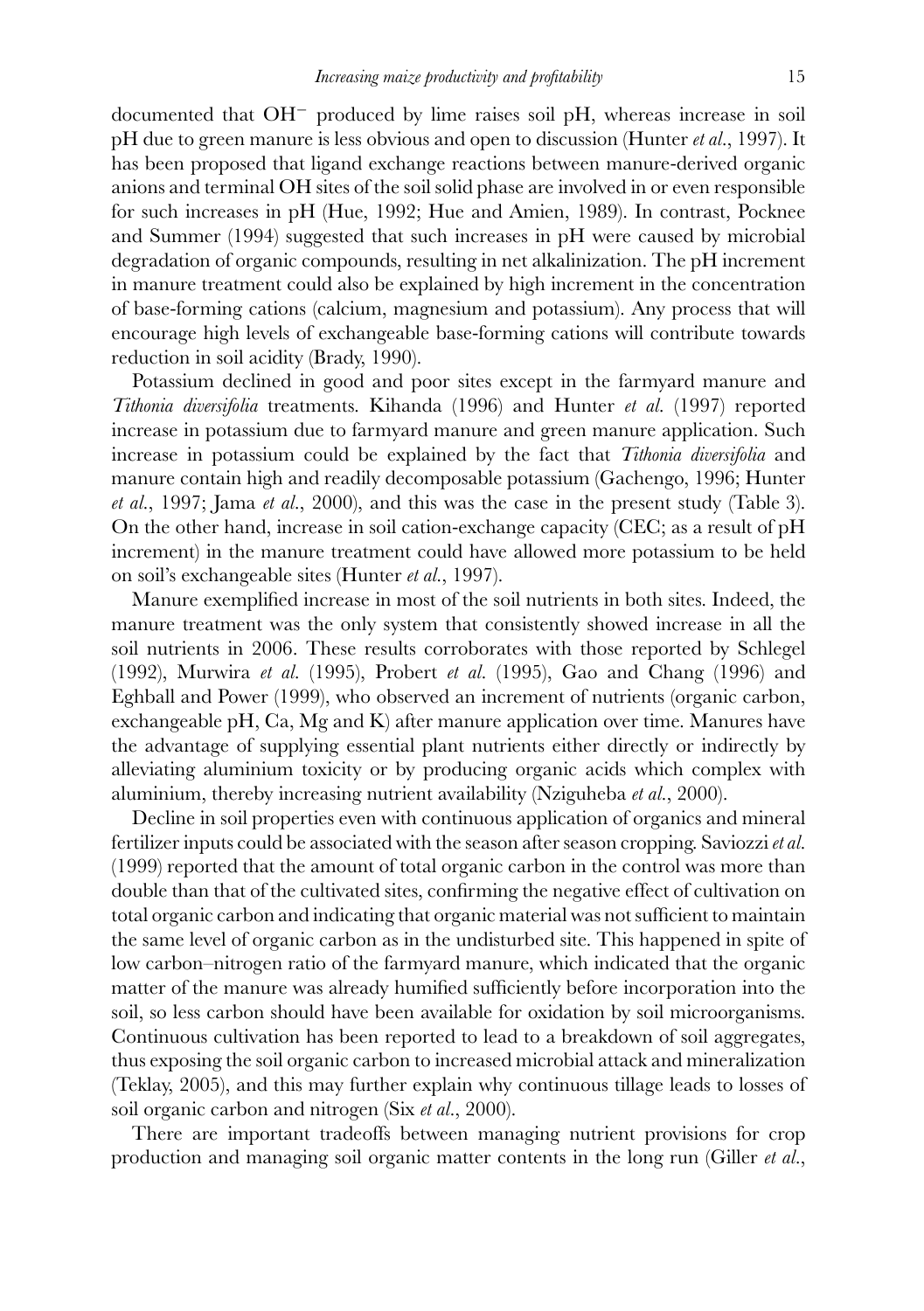2006). The study shows that the organic inputs that increased maize grain yield were not necessarily the ones that led to improved soil properties, especially soil organic matter. Organic inputs that are good for supplying nutrients to the crop are those that decompose relatively quickly (e.g. *Tithonia diversifolia*, *Calliandra calothyrsus*, *Mucuna pruriens*) and therefore not good for increasing soil organic matter over long term (Palm *et al*., 2001). On the other hand, organic inputs that are good for improving soil properties (especially organic carbon) are those that decompose slowly (e.g. manure) and therefore not good for supplying crop nutrients. This is because soil organic matter contents depend on the dynamics balance between the inputs of organic resources and their rates of decomposition (Feller and Beare, 1997), which is a function of residue quality and environmental conditions (Mafongoya *et al*., 1998).

The yields in each season significantly influenced the economic returns of various treatments. These results show that the yields (output) can highly influence the economic returns achieved in an enterprise. The treatments with inorganic fertilizers recorded the highest BCR in both sites due to the low labour input required. Generally among the organic inputs, the sole manure treatment recorded higher returns in both sites across the seasons. These higher economic returns could be the result of manure being locally available in the farm, thus less costs associated with it and also due to the fact that this treatment had higher yields and was the only treatment that had improved soil properties. These results agree with Jama *et al*. (1997), who suggested that some of the organic materials like *Calliandra calothyrsus* and *Leucaena leucocephala* could be more economically attractive when used as a protein supplement for dairy cattle and the manure returned back to the farm. The question of whether farmers should consider just the yield they get in their farms or the economic returns as well as ecological sustainability and social acceptability of their farming activities is becoming more and more relevant today. The results of this study show the importance of farmers doing some economic analysis so as to know the direction taken by their farming enterprise.

#### CONCLUSIONS

Generally the treatments with application of organics resulted in higher maize grain yields compared with the treatments with sole mineral fertilizer, demonstrating the superiority of organics in yield improvement due to their beneficial roles other than the addition of plant N as in the mineral fertilizer treatments. During the seven cropping seasons in which the study was carried out, rainfall was poorly distributed, and the sole organics were better options for soil productivity enhancement compared with the integration of organics with mineral fertilizer. The net benefits reported were the result of low rainfall, as inputs were applied (investment made) but were not utilized by the plants to enhance the output. The seasonal addition of organics and mineral fertilizers to the soil was not able to prevent decline in soil fertility due to continuous cultivation. Soil chemical properties declined in all treatments with the exception of manure. The treatments that had very high maize grain yields did not lead to improved soil fertility. This therefore means that there is a need of tradeoffs when selecting treatments to be applied to the soil. For instance, if a farmer's basic interest is to increase maize grain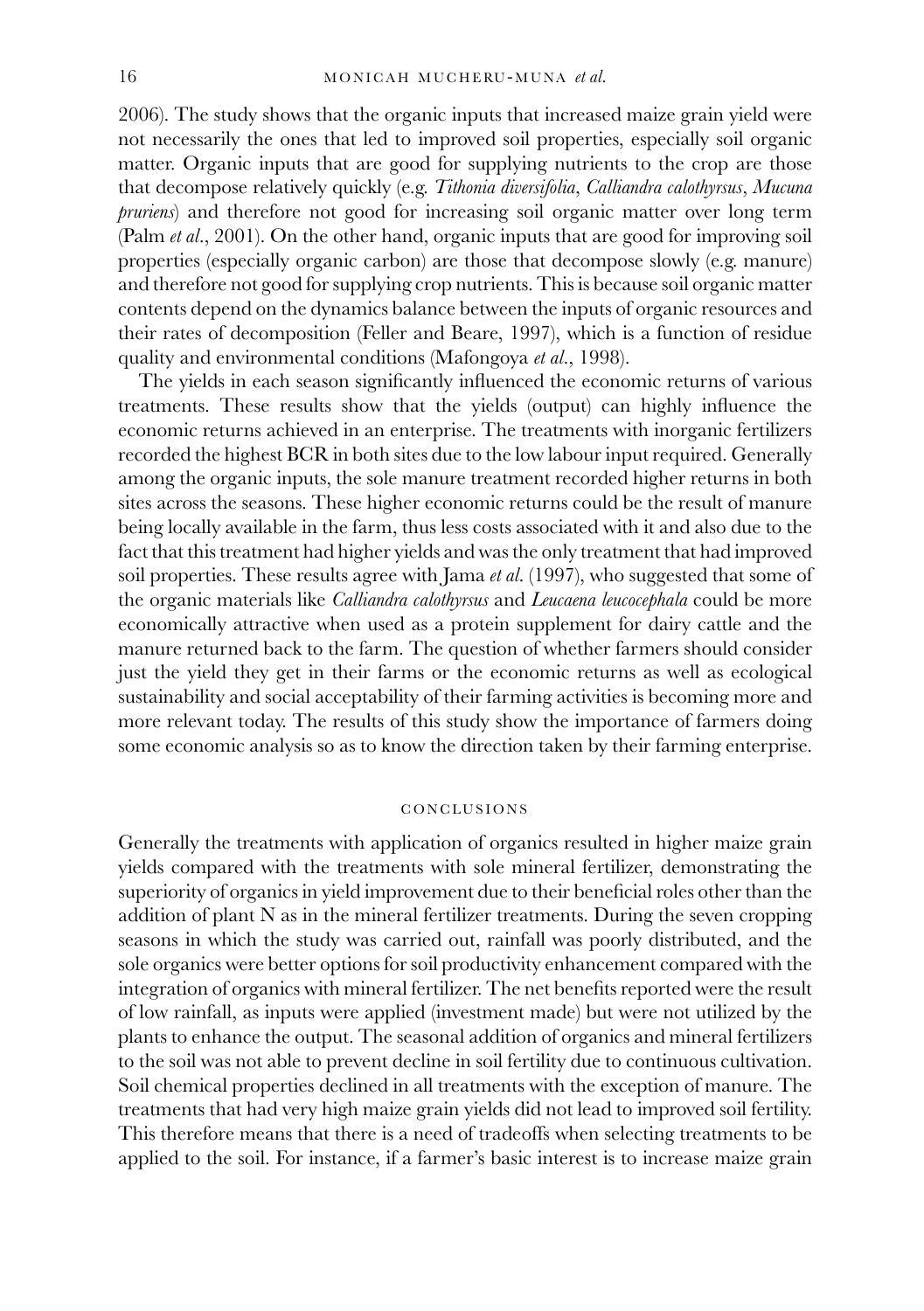yields, then they should go for *Tithonia diversifolia*; on the other hand, if the principal interest is soil improvement, then they should use animal manure.

*Acknowledgements.* The authors wish to thank the Belgian Directorate General for Development Cooperation (DGDC), the Flemish Interuniversity Council–University Development Cooperation (VLIR-UDC; Project no. ZEIN2003PR287) and the International Foundation of Sciences (IFS) for providing financial support for field experimentation. The authors also appreciate the contribution and collaborative efforts of the Tropical Soil Biology and Fertility Institute of CIAT (TSBF-CIAT), Kenya Agricultural Research Institute (KARI) and Kenyatta University (Department of Environmental Sciences) in administering field activities.

#### REFERENCES

- Anderson, J. M. and Ingram, J. S. L. (1993). *Tropical Soil Biology and Fertility: A Handbook of Methods*. Wallingford, UK: CAB.
- Balarios, J. and Edmeades, G. O. (1993). Eight cycles of selection for drought tolerant in lowland tropical maize 11. Responses in reproductive behavior. *Field Crops Research* 31:253–268.
- Bationo, A. and Waswa, B. S. (2011). New challenges and opportunities for integrated soil fertility management in Africa. In *Innovation as Key to the Green Revolution in Africa. Exploring the Scientific Facts*, Vol 1 (Eds A. Bationo, B. Waswa, J. M. Okeyo, F. Maina and J. Kihara). New York, NY: Springer.
- Bationo, A., Waswa, B., Kihara, J. and Kimetu, J. (2007). *Advances in Integrated Soil Fertility Management in Sub-Saharan Africa: Challenges and Opportunities*. Dordrecht, Netherlands: Springer.
- Bayu, W., Rethman, N. F. G. and Hammes, P. S. (2005). The role of manure in sustainable soil fertility management in Sub-Saharan Africa. *Journal of Sustainable Agriculture* 25:113–136.
- Blair, G. J. and Boland, O. W. (1978). The release of P from plant material added to soil. *Australian Journal of Soil Research* 16:101–111.
- Brady, N. C. (1990). *The Nature and Properties of Soils*, 3rd edn. London: Macmillan.
- Chakravarty, S. (1987). Cost-benefit analysis. In *The New Palgrave: A Dictionary of Economics*, Vol. 1, 687–690 (Eds J. Eatwell, M. Milgate and P. Newman). Hampshire, UK: Palgrave Macmillan.
- Donovan, G. and Casey, F. (1998). *Soil Fertility Management in Sub-Saharan Africa*. World Bank Technical Paper 408. Washington, DC: World Bank.
- Drinkwater, L. E., Letourneau, D. K., Workneh, F., van Bruggen, A. H. C. and Shennan, C. (1995). Fundamental difference between conventional and organic tomato agroecosystems in California. *Ecology Applications* 5:1098– 1112.
- Eghball, B. (2002). Soil properties as influenced by phosphorus and nitrogen based manure and compost applications. *Agronomy Journal* 94:128–135.
- Eghball, B. and Power, J. F. (1999). Phosphorus and nitrogen-based manure and compost application: corn production and soil phosphorus. *Soil Science Society of America Journal* 63:895–901.
- Feller, C. and Beare, M. H. (1997). Physical control of organic matter dynamics in the tropics. *Georderma* 79:69–116.
- Fertilizer Use Recommendation Project (FURP). (1987). *Description of First Priority Trial Site in Various Districts. Final Report. Vol. 24. Embu District*. Nairobi, Kenya: National Agricultural Research Laboratories.
- Gachene, C. K. K., Palm, C. A. and Mureithi, J. G. (1999). *Legume Cover Crops for Soil Fertility Improvement in the East African Region*. Report of AHI Workshop held at TSBF, Nairobi, Kenya, 18–19 February 1999.
- Gachengo, C. (1996). *Phosphorus Release and Availability on Addition of Organic Materials to Phosphorus Fixing Soils*. MPhil Thesis, Moi University, Eldoret, Kenya.
- Gachengo, C. N., Palm, C. A., Jama, B. and Otieno, C. (1999). Tithonia and senna green manures and inorganic fertilizers as phosphorus sources for maize in Western Kenya. *Agroforestry Systems* 44:21–26.
- Gao, G. and Chang, C. (1996). Changes in CEC and particle size distribution of soils associated with long-term annual application of cattle feed lot manure. *Soil Science Journal* 161:115–120.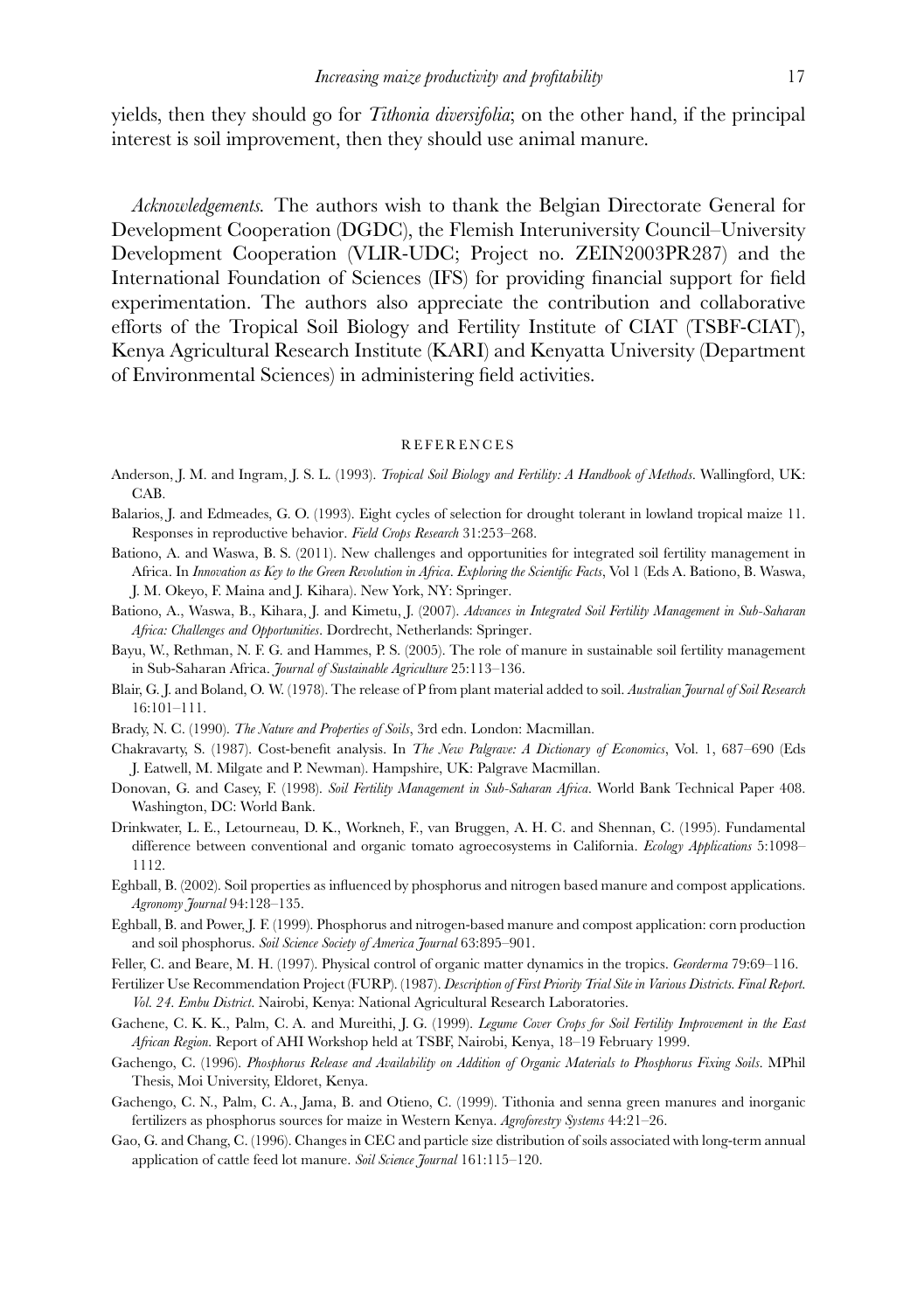- Genstat. (2005). *Genstat Release 8.1 for Windows*. Hertfordshire, UK: Lawes Agricultural Trust, Rothamstead Experimental Station.
- George, T. S., Gregory, P. J., Robinson, J. S., Buresh, R. J. and Jama, B. A. (2001). *Tithonia diversifolia*: variations in leaf nutrient concentration and implications for biomass transfer. *Agroforestry Systems* 52:199–205.
- Giller, K. E., Rowe, C., de Ridder, C. and van Keulen, H. (2006). Resource use dynamics and interactions in the tropics: scaling up in space and time. *Agricultural Systems* 88:8–27.
- Gitari, J. N., Karumba, S., Gichovi, M. and Mwaniki, K. (1998). Integrated Nutrient Management Studies at Embu site. In *Legume Research Network Project Annual Report*, Issue No. 4, 7–10 (Ed J. G. Mureithi).
- Government of Kenya (2001). *The 1999 Kenya National Census Results*. Nairobi, Kenya: Ministry of Home Affairs.
- Hue, N. V. (1992). Correcting soil acidity of a highly weathered Ultisol with chicken manure and sewage sludge. *Communication in Soil Science Plant Analysis* 23:241–264.
- Hue, N. V. and Amien, I. (1989). Aluminum detoxification with green manures. *Communication in Soil Science and Plant Journal* 20:1499–1511.
- Hunter, D. J., Yapa, L. G. G. and Hue, N. V. (1997). Effects of green manure and coral lime on corn growth and chemical properties of an acid Oxisol in Western Samoa. *Biology and Fertility of Soils* 24:266–273.
- Jaetzold, R., Schmidt, H., Hornet, Z. B. and Shisanya, C. A. (2006). *Farm Management Handbook of Kenya. Natural Conditions and Farm Information (Eastern Province)*, Vol 11/C, 2nd edn. Nairobi, Kenya: Ministry of agriculture/GTZ.
- Jama, B. A., Buresh, R. J., Ndufa, J. K. and Shepherd, K. D. (1997). Agronomic and economic evaluation of organic and inorganic sources of phosphorus in western Kenya. *Agronomy Journal* 89:597–604.
- Jama, B., Palm, C. A., Buresh, R. J., Niang, A., Gachengo, C., Nziguheba, G. and Amadalo, B. (2000).*Tithonia diversifolia* as a green manure for soil fertility improvement in western Kenya: a review. *Agroforestry Systems* 49:201–221.
- Jiri, O. and Waddington, S. R. (1998). Leaf prunings from two species of *Tithonia diversifolia* raise maize grain yield in Zimbabwe, but take a lot of labor. *Target* (Newsletter of Soil Fertility Network, Harare, Zimbabwe) 16, 4–5.
- Kang, B. T. (1993). Alley cropping: past achievements and future directs. *Agroforestry Systems* 23:141–155.
- Kapkiyai, J. J., Karanja, N. K., Woomer, P. and Qureshi, J. N. (1998). Soil organic carbon fractions in a long-term experiment and the potential for their use as a diagnostic assays in highland farming systems of central Kenya. *African Crop Science Journal* 6:19–28.
- Kihanda, F. M. (1996). *The Role of Farmyard Manure in Improving Maize Production in the Sub-Humid Central Highlands of Central Kenya*. PhD thesis, The University of Reading, UK.
- Kihanda, F. M., Warren, G. P. and Micheni, A. N. (2006). Effect of manure application on crop yield and soil chemical properties in a long-term field trial of semi-arid Kenya. *Nutrient Cycling in Agroecosystems* 76:341–354.
- Kimani, S. K., Macharia, J. M., Gachengo, C., Palm, C. A. and Delve, R. J. (2004). Maize production in the central highlands of Kenya using cattle manures combined with modest amounts of mineral fertilizer. *Uganda Journal of Agricultural Sciences* 9:480–490.
- Kimetu, J. M., Mugendi, D. N., Palm, C. A., Mutuo, P. K., Gachengo, C. N., Bationo, A., Nandwa, S. and Kung'u, J. B. (2004). Nitrogen fertilizer equivalencies of organics of differing quality and optimum combination with inorganic nitrogen source in central Kenya. *Nutrient Cycling in Agroecosystems* 68:127–135.
- Landon, J. R. (1991). *Booker Tropical Soil Manual: A Handbook of Soil Survey and Agricultural and Evaluation in the Tropics and Sub-Tropics*. Harlow, UK: Booker Tate Essex, Longman.
- Mafongoya, P. L., Giller, K. E. and Palm, C. A. (1998). Decomposition and nitrogen release patterns of tree prunings and litter. *Agroforestry Systems* 38:77–97.
- McCann, J. C. (2005). Africa and the world ecology of maize. In *Maize and Grace: Africa's Encounter with a New World Crop, 1500–2000*, 1–22. Cambridge, MA: Harvard University Press.
- Mtambanengwe, F., Mapfumo, P. and Vanlauwe, B. (2006). Comparative short-term effects of different quality organic resources on maize productivity under two different environments in Zimbabwe. *Nutrient Cycling in Agroecosystems* 76:271–284.
- Mucheru-Muna, M. W., Mugendi, D., Kungu, J., Mugwe, J. and Bationo, A. (2007). Effects of organic and mineral fertilizer inputs on maize yield and soil chemical properties in a maize cropping system in Meru South District, Kenya. *Agroforestry Systems* 69:189–197.
- Mugendi, D. N., Nair, P. K. R., Mugwe, J. N., O'Neill, M. K. and Woomer, P. L. (1999). Calliandra and Leucaena alley cropped with maize. Part 1: soil fertility changes and maize production in the sub-humid highlands of Kenya. *Agroforestry Systems* 46:39–50.
- Mugwe, J., Mugendi, D. N., Mucheru, M. and Kung'u, J. (2003). Adoption potential of soil replenishment resources: feasibility and acceptibility of leguminous plants and other organic resources for soil fertility improvement in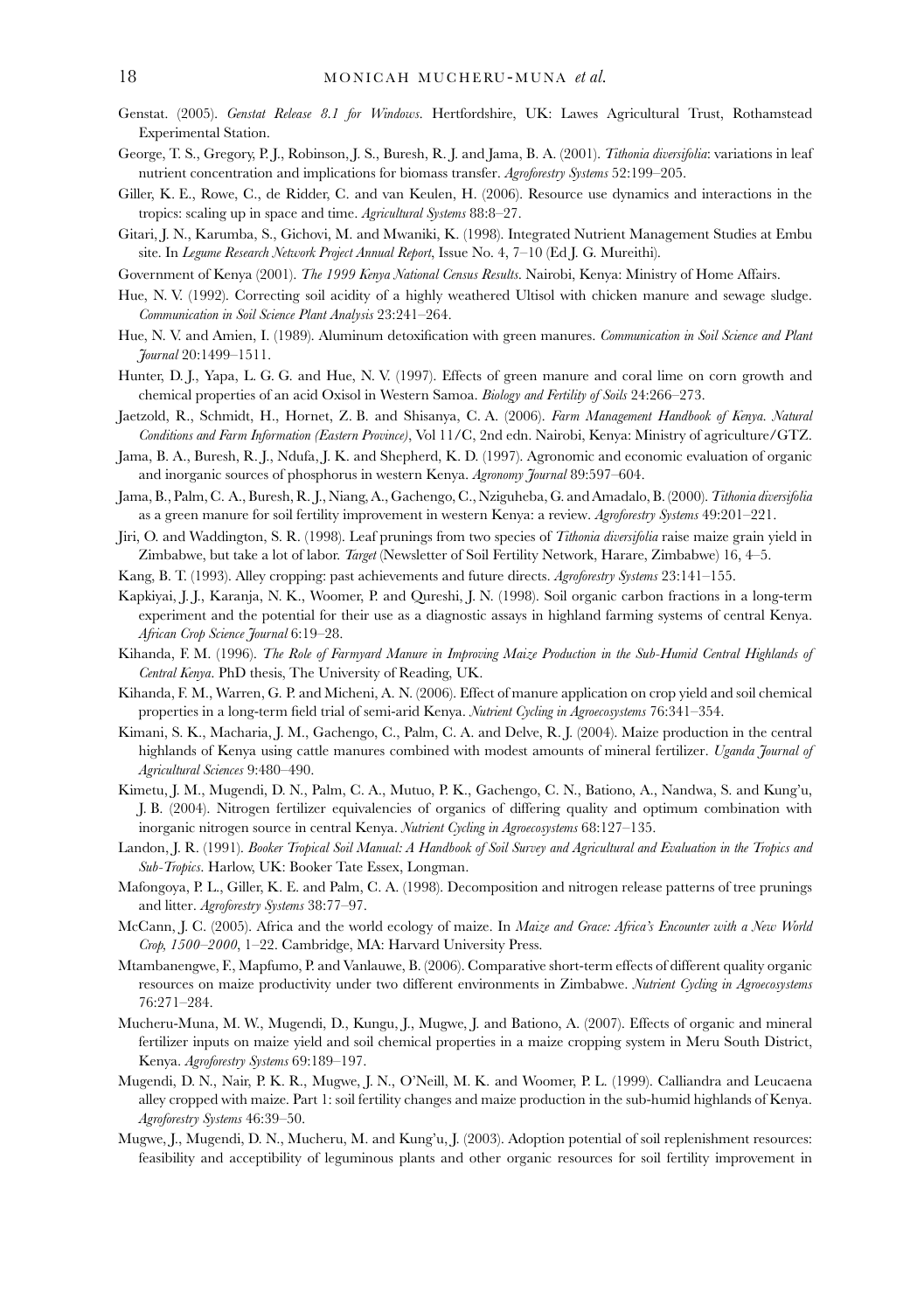Meru South District, Kenya. In *African Crop Science Conference Proceedings*, Vol. 6, 424–429 (Eds M. P. Namplala, J. S. Tenywa, A. W. Mwangombe, M. Osiru, R. Kawuki and M. Biruma). El-Minia, Egypt: African Crop Science Society.

- Mugwe, J., Mugendi, D., Mucheru-Muna, M., Merckx, R., Chianu, J. and Vanlauwe, B. (2009). Determinants of the decesion to adopt integrated soil fertility management practices by smallholder farmers in the Central highlands of Kenya. *Experimental Agriculture* 45:61–75.
- Murwira, H. K., Mutuo, P. K., Nhamo, N., Marandu, A. E., Rabeson, R., Mwale, M. and Palm, C. A. (2002). Fertilizer equivalency values of organic materials of different quality. In *Integrated Plant Nutrients Management in Sub-Saharan Africa: From Concept to Practice*, 113–152 (Eds B. Vanlauwe, J. Diels, N. Sanginga and R. Merckx). Wallingford, UK: CAB International.
- Murwira, H. K., Swift, M. J. and Frost, P. G. H. (1995). Manure as a key resource in sustainable agriculture. In *Livestock and Sustainable Nutrient Cycling in Mixed Farming Systems of Sub-Saharan Africa*, Vol. II, 131–148 (Eds L. M. Powell, S. Fernandez-Rivera, O. T. Williams and C. Renard). Technical papers, Proceeding of the International Conference held in Addis Ababa, Ethiopia, 22–26 November 1993. Addis Ababa, Ethiopia: International Livestock Centre for Africa.
- Mutuo, P. K., Mukalama, J. P. and Agunda, J. (2000). On-farm testing of organic and inorganic phosphorous source on maize in western Kenya. *The Biology and Fertility of Tropical Soils*, TSBF Report, 22 pp.
- Mwangi, J. N., Mugendi, D. N. and O'Neill, K. M. (1998). Crop yield response to incorporation of leaf prunnings in sole and alley cropping systems. *East Africa Agricultural Journal* 62:209–218.
- Nziguheba, G. and Mutuo, P. K. (2000). Integration of *Tithonia diversifolia* and inorganic fertilizer for maize production. In *The Biology and Fertility of Tropical Soils*, TSBF Report, 23 pp.
- Nziguheba, G., Palm, C. A., Buresh, R. J. and Smithson, P. C. (2000). Soil phosphorus fractions and adsorption as affected by organic and inorganic sources. In *The Biology and Fertility of Tropical Soils*, TSBF Report, 22 pp.
- Palm, C. A., Gachengo, C. N., Delve, R. J., Cadish, G. and Giller, K. E. (2001). Organic inputs for soil fertility management in tropical agroecosystems application of an organic resource data base. *Agriculture, Ecosystems and Environment* 83:27–42.
- Palm, C. A., Myers, R. J. K. and Nandwa, S. M. (1997). Organic-inorganic nutrient interactions in soil fertility replenishment. In, *Replenishing Soil Fertility in Africa*. Soil Science Society of America Special Publication, Vol. 51, 193–218, (Eds R. J. Buresh, P. A. Sanchez and F. Calhoun). Madison WI: Soil Science Society of America.
- Palm, C. A., Nziguheba, G., Gachengo, C., Gacheru, E. and Rao, M. R. (1999). Organic materials as sources of phosphorus. *Agroforestry Forum* 9(4):30–33.
- Pocknee, S. and Summer, M. E. (1994). The role of organic matter in soil acidity amelioration. In *Agronomy Abstract*. University of Wisconsin, Madison, WI: American Society of Agronomy, 260 pp.
- Probert, M. E., Okalebo, J. R. and Jones, R. K. (1995).The use of manure on smallholders' farm in semi-arid eastern Kenya. *Experimental Agriculture* 31:371–381.
- Sanginga, N. and Woomer, P. L. (Eds) (2009). *Integrated Soil Fertility Management in Africa: Principles, Practices and Development Process*. Nairobi, Kenya: Tropical Soil Biology and Fertility Institute of the Centre for Tropical Agriculture, 263 pp.
- Saviozzi, A., Biasci, A., Riffaldi, R. and Levi-Minzi, R. (1999). Long-term effects of farmyard manure and sewage sludge on some soil biochemical characteristics. *Biology and Fertility of Soils* 30:100–106.
- Schlegel, A. T. (1992). Effect of composted manure on soil chemical properties and nitrogen use by grain sorghum. *Journal of Productive Agriculture* 5:153–157.
- Six, J., Elliot, E. T. and Paustin, K. (2000). Soil structure and organic matter I. Distribution of aggregate-size classes and aggregate associated carbon. *Soil Science Society of American Journal* 64:681–689.
- Smaling, E. M. A. (1993). Soil nutrient depletion in Sub-Saharan Africa. In *The Role of Plant Nutrients for Sustainable Food Crop Production in Sub- Saharan Africa*, 47–61 (Eds H. Van Reuler and W. Prins). Leidschendam, Netherlands: VKP.
- Teklay, T. (2005). *Organic Inputs from Agroforestry Trees on Farms for Improving Soil Quality and Crop Productivity in Ethiopia*. Umea, Sweden: Faculty of Forest Sciences, Department of Forest Ecology.
- Telalign, T., Haque, I. and Aduayi, E. A. (1991). *Soil, Plant, Water, Fertilizer, Animal Manure and Compost Analysis Manual*. Plant Science Division Working Document, 13. Addis Ababa, Ethiopia: ILCA.
- Tisdale, S. L., Nelson, W. L., Beaton, J. D. and Havlin, J. L. (1993). *Soil Fertility and Fertilizers*, 5th edn. New York, NY: Macmillan.
- Tittonell, P., Corbeels, M. and van Wijk, M. T. (2008). Combining organic and mineral fertilizers for integrated soil fertility management in smallholder farming systems of Kenya: explorations using the crop-soil model FIELD. *Agronomy Journal* 100:1511–1526.